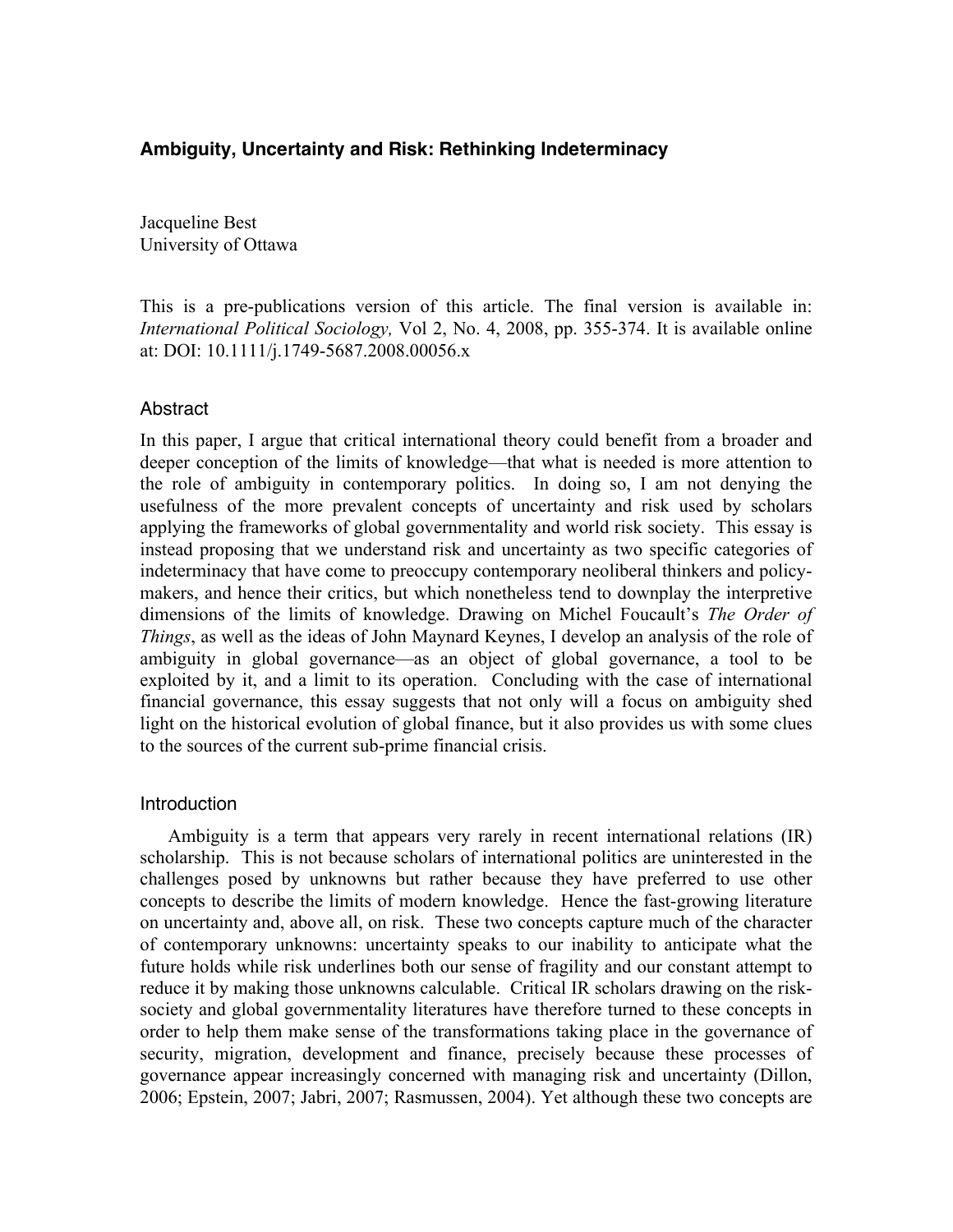undoubtedly the most prevalent and potent contemporary representations of indeterminacy, they are not the only ones. In this article, I will suggest that our understanding of the character of contemporary international politics would be enriched by the addition of a further conceptual category that captures some of the forms of indeterminacy that exceed and overflow the categories of risk and uncertainty—the idea of ambiguity.

In suggesting that we pay more attention to the role of ambiguity, I am not denying the usefulness of the concepts of uncertainty and risk, but am instead proposing that we understand them as two specific forms of indeterminacy that have come to preoccupy contemporary neoliberal thinkers and policy-makers, and hence their critics. Much scholarship on risk and uncertainty has sought to denaturalize the terms and to examine the ways in which they operate as forms of rationality that help to constitute rather than to simply describe the world around them (Dean, 1999b; Ewald, 1991; O'Malley, 1996). These reflexive uses of risk and uncertainty do recognize the limits to efforts to contain indeterminacy in these categories. Yet, I want to suggest, that recognition of the limits of these concepts' performative force could—and should—be more explicit. At the same time, we need to develop a more adequate conceptualization of what it is that exceeds efforts to govern through risk; the categories of uncertainty and radical contingency which have dominated discussions to date, while useful, miss important aspects of the indeterminacy of social life and the limits of our understanding.

Although much of the critical scholarship may appreciate the ways in which risk and uncertainty act as imperfect signifiers, it does not necessary pay enough attention to the implications of the inescapability of interpretation. The inherent slipperiness of interpretation is at the heart of the concept of ambiguity. The *Oxford English Dictionary* defines ambiguity as the "capability of being understood in two or more ways" (OED, 1989). Language—it's complexity, porousness and opacity—is central to the idea of ambiguity. And as scholars ranging from Foucault to Wittgenstein have argued, language also plays a central role in our social existence. Some of the major early works in critical IR theory drew inspiration from this broader linguistic turn and sought to explore the central and often unacknowledged place of ambiguity in global politics (Richard K. Ashley, 1988; Richard K Ashley & Walker, 1990; Campbell, 1992; Shapiro, 1997; Walker, 1993). Yet the concept has slipped from our conceptual vocabulary in recent years.

It is worth remembering why ambiguity, with its emphasis on the polyvalence of social life, is such a potentially potent concept. Not only is language social, but society is also embedded in language practices; it is inherently intersubjective. The role of interpretation is pervasive: as social beings, we work to both give meaning to and to interpret the meaning of words, texts, gestures and practices. Moreover the room for ambiguity only grows larger as we move into these increasingly complex and implicit forms of social communication: just think of the multiplicity of interpretations that people bring to bear on a term like the "War on Terror." The deployment of such concepts does not simply alter established *meanings*—of terror or of war, for example—but also has concrete effects on specific *practices*: one engages in a war on terrorism very differently than one would in pursuing a series of terrorist crimes. Ambiguity's epistemological character also has ontological consequences. It both enables and complicates the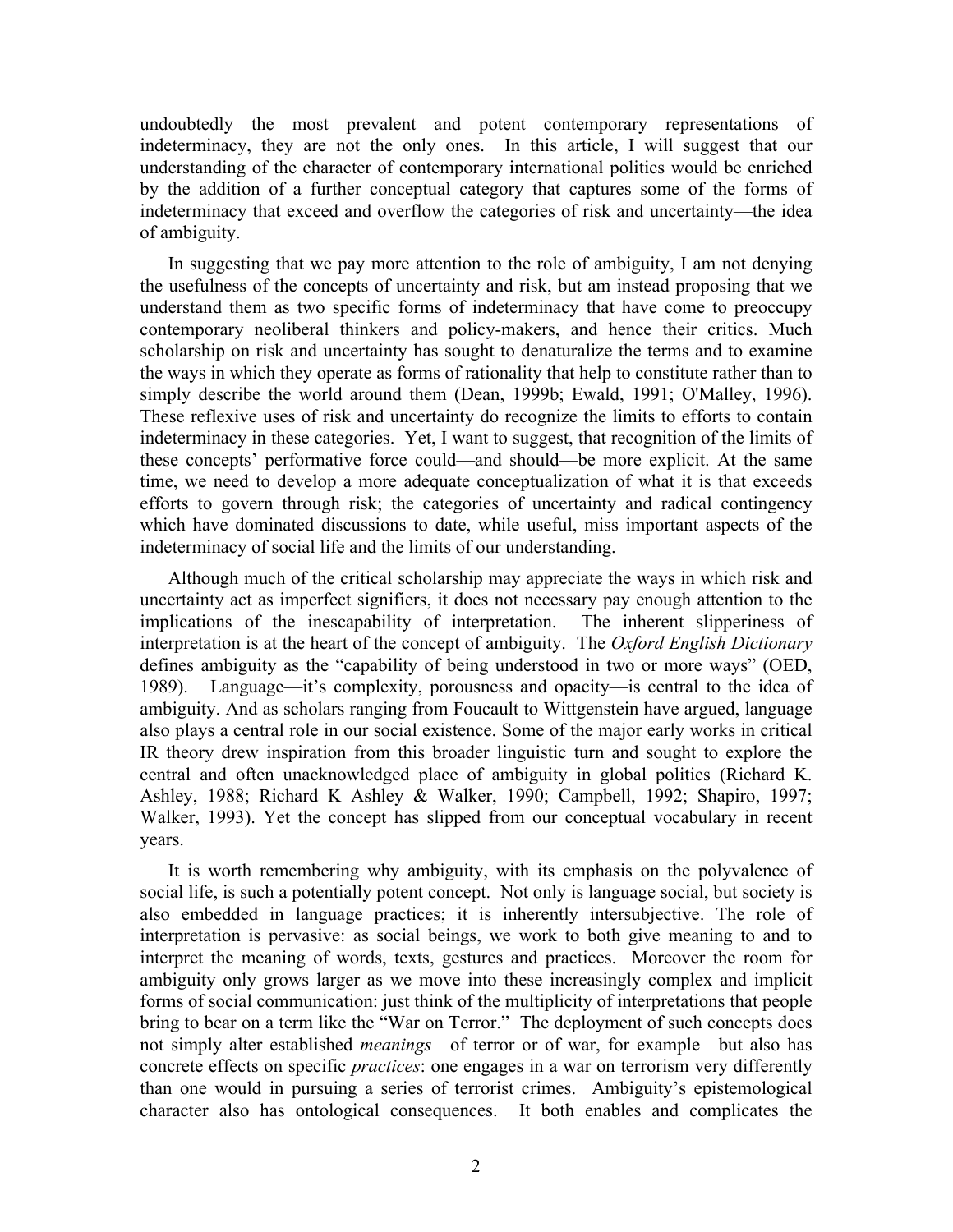performative force of our representations of the world. Of course, as a conceptual category ambiguity is also an imperfect signifier that includes certain forms of indeterminacy while downplaying others. However subject it may be to its own ambiguities, I want to suggest that it nonetheless remains a powerful category of analysis.

Like risk and uncertainty, ambiguity poses genuine challenges and possibilities for the practice of governance and has been the object of governmental tactics. It is possible to indentify three different relationships between ambiguity and governance: the slipperiness of communication and its openness to multiple and even subversive interpretations can pose a significant problem for government and lead to strategies for *governing ambiguity*. At the same time, as open-ended terms like the "War on Terror" indicate, ambiguity can itself be a strategic asset for those who seek to *govern through ambiguity*. Yet, even in such cases the ambiguity will always exceed efforts to control and exploit it, generating unintended meanings and effects and acting as a *limit to governance*. Such practices and problems thus do not simply parallel those for managing risk and uncertainty, but also complicate those efforts in interesting ways. I am arguing in this paper that if we are to gain a comprehensive and philosophically robust understanding of liberal governmental strategies and their globalization, we can learn much by attending to the role of ambiguity.

In order to develop this argument, I will be drawing on the insights of an unlikely pair of thinkers—Michel Foucault and John Maynard Keynes. In turning to Foucault, I will supplement the existing very rich scholarship on governmentality by returning to his earlier classic work, *The Order of Things*, to find a more fundamental conception of the limits of modern knowledge—one that points to the importance of language, history and self-reflexivity—all of which underpin the central role of ambiguity (Foucault, 1970). In drawing on Keynes, I will carefully distinguish his conception of indeterminacy from that of Frank Knight, whose definition of uncertainty has had an important influence on much contemporary work on the concept, arguing that Keynes provides a much more radical and social conception of the limits of political economic knowledge. In spite of their considerable differences, both Foucault and Keynes thus provide important clues to the social, political and interpretive nature of modern efforts to understand and respond to the world, and thus to the role of ambiguity.

I have developed this concept of ambiguity in the context of my research into the historical evolution of international economic ideas and financial practices.<sup>i</sup> In this essay, I will focus primarily on the case of global economic governance—and of international financial governance in particular—to examine the relationship among uncertainty, risk and ambiguity and the relative analytic power of each alone and combined. I will therefore be contributing to a growing critical literature on the social and cultural constitution of financial practices (De Goede, 2004; Langley, 2004, 2008; Thrift, 2000) and of political economy more generally (Callon, 1998; De Goede, 2006; Du Gay & Pryke, 2002). In so doing, I hope also to further develop the connections between critical, sociologically-inflected IR theory and political economy.

I will begin this paper with an overview of the growing body of critical scholarship on risk and uncertainty, examining how governmentality and risk-society literatures conceive of the role of unknowns and the tactics for their management in modern politics.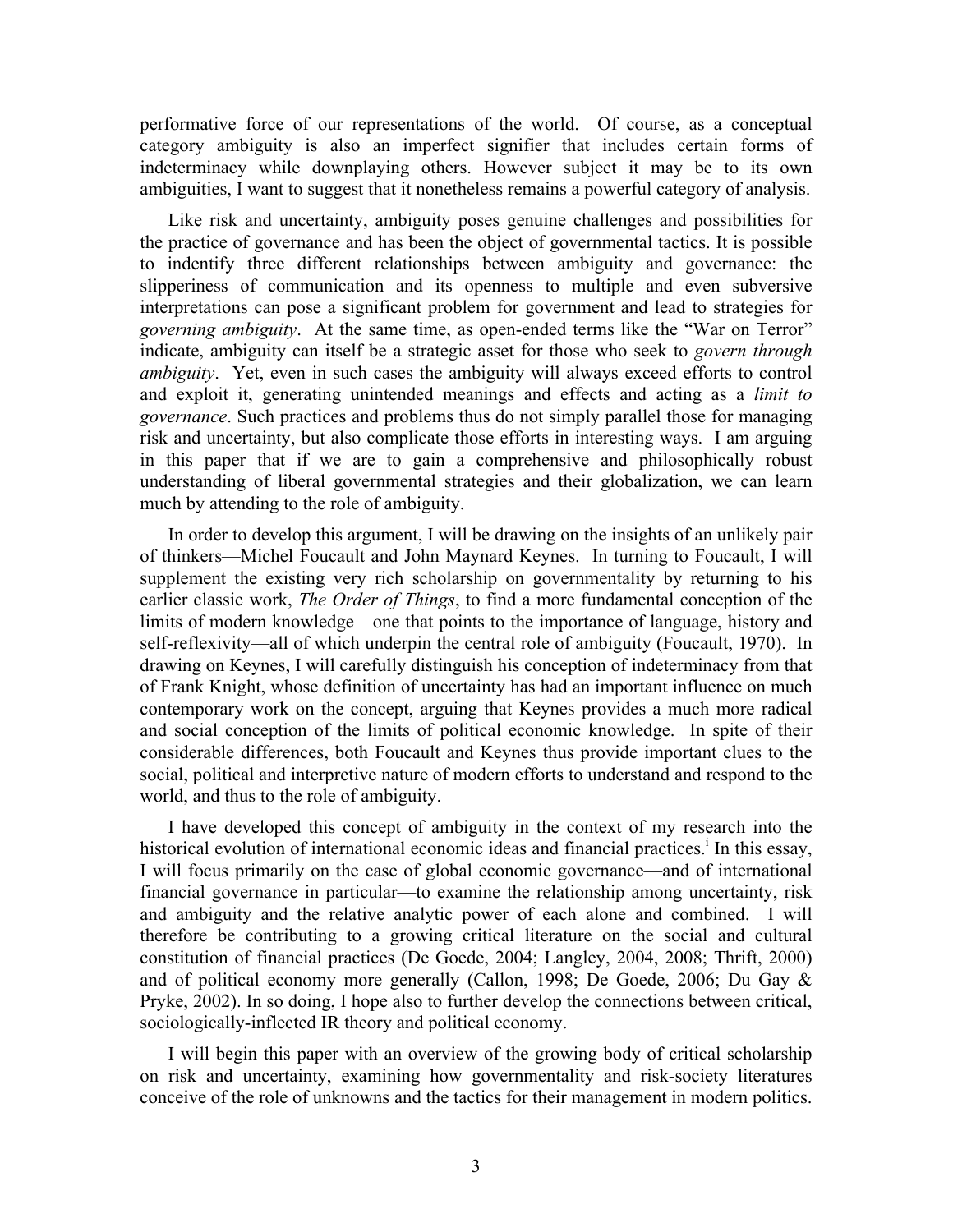I will suggest that current conceptualizations of risk and uncertainty share a tendency to downplay certain aspects of the limits of knowledge—and could therefore be usefully supplemented with a conception of ambiguity. In the second section of the paper, I examine the philosophical basis for focusing on ambiguity, drawing on Foucault's *The Order of Things*. In the third section, I put these theoretical postulates into historical perspective by briefly tracing the changing conception of ambiguity, and the shifting tactics for governing it, articulated in Keynesian and neo-liberal economic theory and practice. In the fourth and final section, I examine how this attention to the changing role of the concept of ambiguity and its intersection with risk and uncertainty can shed light on the nature of recent financial crises and on international financial institutions' efforts to respond to them.

I will argue that the recent history of financial governance can tell us much about the successes and failures of liberal governmental strategies. In contrast to certain earlier Keynesian social-liberal strategies which deployed ambiguity as a technique of governance, neoliberal economic theory and practice has consistently sought to manage ambiguity by treating it as uncertainty and risk—and therefore as amenable to technicalrational modes of governance. Yet the current sub-prime financial crisis suggests that this strategy is not succeeding—in part because of its failure to address the other forms of ambiguity that characterize global political and economic life.

### Uncertainty and risk

Risk and uncertainty are interconnected concepts, with much of the recent literature on each term drawing heavily on the other. It is worth nonetheless taking a look at each in its turn to try to tease out more concretely how the two concepts have been used to represent the limits of our knowledge—the nature of those limits, their source, and the possible solutions to them. In doing so, I will focus on the growing critical social and political scholarship on risk and uncertainty; this interdisciplinary literature draws heavily on Ulrick Beck's idea of the risk society and on Foucault's conception of governmentality, separately or in combination, and has influenced many contemporary critical scholars of international politics (Larner & Walters, 2004a; Rasmussen, 2004; Rojas, 2004; Salter, 2008).

In his first book, *Risk Society*, Ulrich Beck postulated that risk has become the defining feature of late modernity (Beck, 1992). The ability to define and distribute risks, he argues, has come to replace the distribution of wealth as the central axis of conflict in contemporary society. The rise of a risk society, moreover is not an accident but rather a direct consequence of the development of modern science and capitalist production: in a recent public lecture, Beck noted: "Modern society has become a risk society in the sense that it is increasingly occupied with debating, preventing and managing risks that it itself has produced" (Beck, 2006, p. 332). For Beck, risks are both real and socially constructed. How risks get defined and who is made responsible for addressing them is a social construct; yet risks also exist outside of such social processes as genuine dangers demanding our attention. Beck argues further that as modern society becomes more complex and reflexive, those dangers are increasingly exceeding the capacity of risk management techniques to mitigate them, producing what Mitchell Dean has aptly named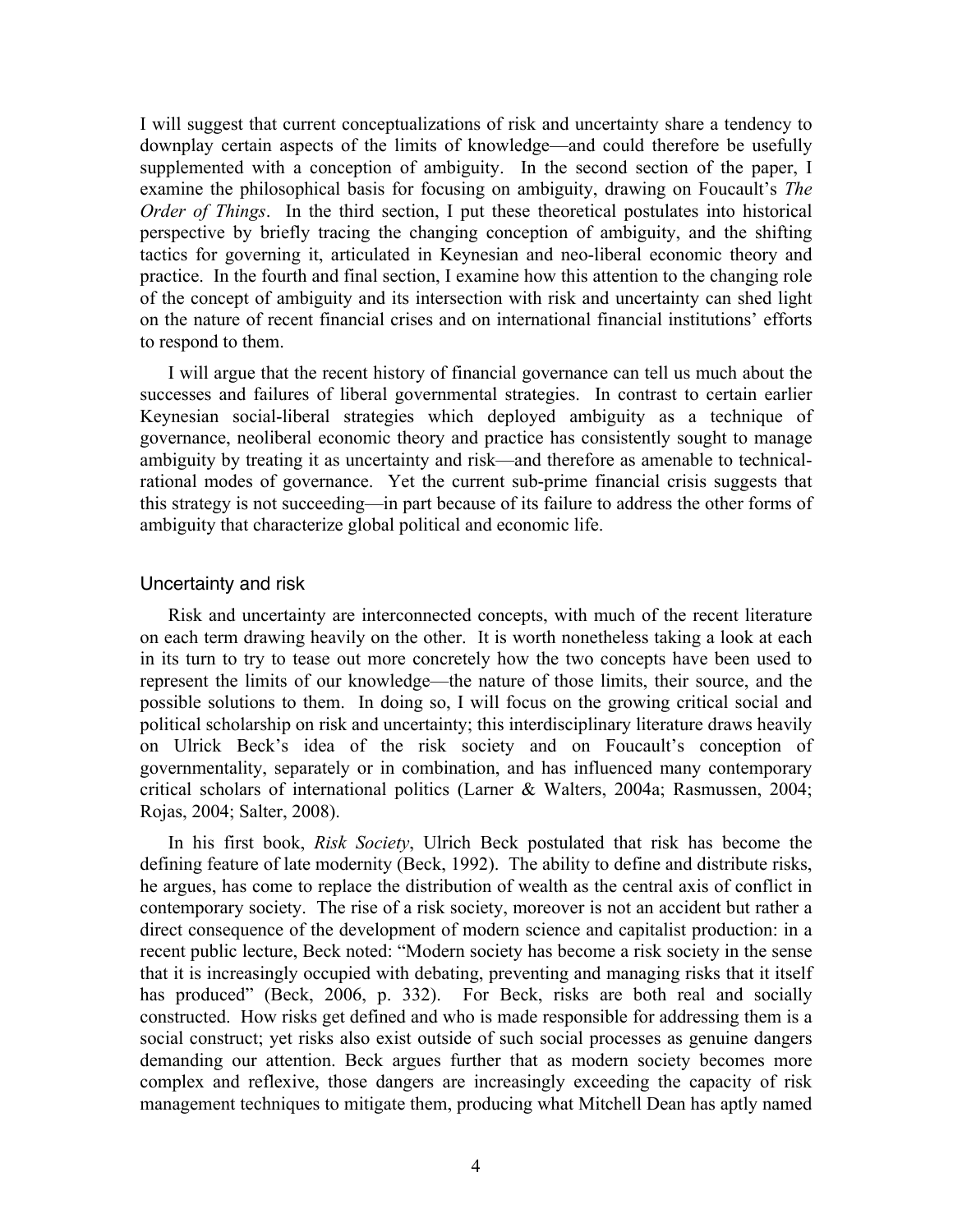a conception of contemporary modernity as a "post-risk-calculation society" (Dean, 1999a, p. 183).

Governmentality scholars like Mitchell Dean have raised important questions about the realist tendencies of Beck's formulations, arguing instead: "There is no such thing as risk in reality" (Dean, 1999b, p. 131). Dean shifts his attention from the "risks" themselves to the modes of calculative rationality through which they are defined as such and to the techniques of governance through which they are managed. In doing so, Dean and other scholars like him (Bigo, 2002; Hindess, 1997; Larner & Walters, 2004b; Rose, 1993, 1996), draw on the concept of governmentality, or governmental rationality, developed by Foucault in some of his later lectures at the Collège de France.<sup>ii</sup>

In these lectures, Foucault seeks to refine and even revise some of his earlier work on disciplinary society by distinguishing among three different forms of power: sovereign, disciplinary and governmental.<sup>iii</sup> Governmental modes of power do not seek to control through a logic of exclusion, like sovereignty, nor through that of "quadrillage" (the imposition of grids) and surveillance, like discipline; instead, it relies on a logic of calculation, circulation and self-control. In the recently published 1977-78 lectures, *Sécurité, Territoire, Population*, Foucault provides a useful illustrative example of the differences among these three governmental strategies: he suggests that whereas leprosy was managed through a sovereign logic of territorial exclusion, and the plague was dealt with through a disciplinary strategy of division and surveillance, smallpox was governed through a governmental strategy of epidemic management that sought to calculate the disease's impact on a population and to manage its spread (Foucault, 2004b, pp. 11-12). In a later lecture, Foucault explicitly identifies risk as one of the ideas that became crucial in the context of the battle against smallpox, suggesting that through calculative techniques it became possible to determine the risks of morbidity for individuals of different ages, professions, and locations (Foucault, 2004b, pp. 62-63).

The kind of epidemiological risk management that Foucault describes in this passage is only one of a multitude of different forms of risk-based calculation, that include insurance, clinical and case-management risk (Dean, 1999b; Simon, 1988). What they share is particular form of calculative rationality—an attempt to represent and interact with the world that is often, although not exclusively, reliant on statistical and probabilistic reasoning. As the growing number of scholars writing in this field have demonstrated, such risk-management rationalities have come to play an increasingly central role in a wide range of different aspects of governance, in the areas of security, transportation, finance and migration, to name just a few. In each of these arenas, the calculative technologies of defining and mitigating risks works to constitute ever growing areas of social life as the objects of a particular kind of government.

If risk is the dominant form of calculative reasoning today, then what is uncertainty? Although some have treated it as the flip side or the residual of risk (Aradau, Lobo-Guerrero, & Van Munster, 2008), Pat O'Malley has suggested instead that it plays a distinct and significant role in liberal theory and practice, as a specific form of indeterminacy that has historically involved different techniques of governance (O'Malley, 2004). In making this distinction, O'Malley relies on Frank Knight's distinction between *risk* as "measurable uncertainty" and *uncertainty* as its unmeasurable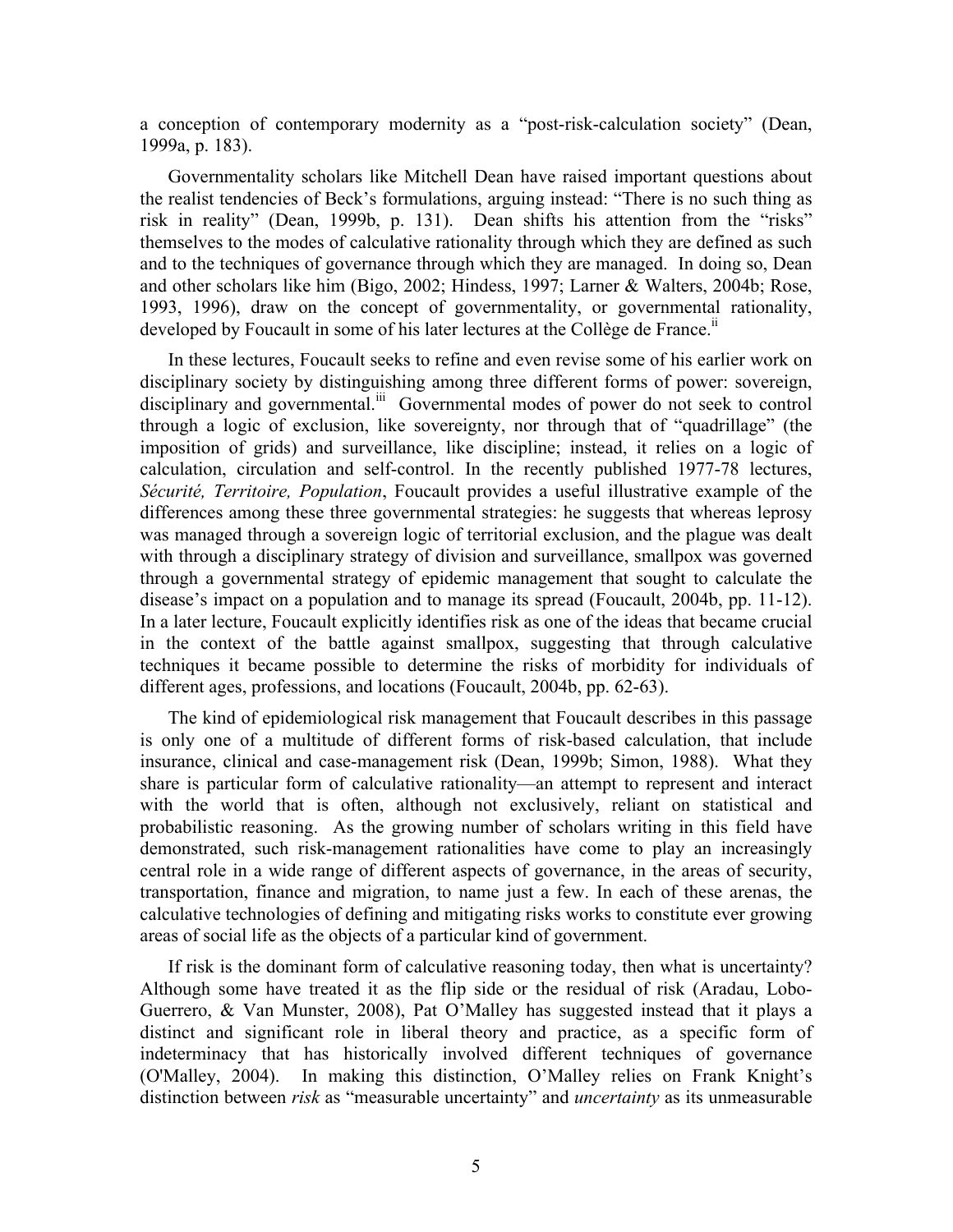form (Knight, 1946, p. 233).<sup>iv</sup> Uncertainty, unlike risk, Knight suggests, cannot be managed through probabilistic calculations, generally because "the situation being dealt with is in a high degree unique" (Knight, 1946, p. 233). The likelihood of a trip by car or airplane ending in an accident can be understood as a risk whose probability is more or less calculable. The likelihood of an American military attack on Iran is much harder to determine, and is therefore uncertain, in part because the events surrounding such a decision are "in a high degree unique."

Uncertainty is thus a conceptual category that defines the unknown in different terms from risk. At the same time, liberal governments have developed specific ways of managing uncertainty that are less oriented towards calculation than those focused on controlling risk. Uncertainty, O'Malley suggests, has been a central preoccupation driving the evolution of contract law; this body of law does not urge perfect rational calculation but instead calls on liberal subjects to exercise the more contextual and common-sensical capacities of reasonable foresight and prudence (O'Malley, 2000, 2004). Uncertainty thus becomes a specific problem to be managed, in part through a greater inculcation of individual responsibility. Yet, uncertainty is not only represented as a problem, but also as a possibility: it is the uncertainty of the market, after all, that makes profit possible, and the uncertainty of political and economic life that drives individuals to become self-fashioning entrepreneurs able to exploit as well as to manage the unexpected. As Louise Amoore points out, this veneration of uncertainty has become a powerful tool in the hands of both business leaders international institutions like the World Bank as they have called for workers and the poor to embrace uncertainty as a condition of their economic survival (Amoore, 2004).

As they are used in contemporary social theory, risk and uncertainty are powerful concepts. They help to show us some of the ways in which unknowns have come to be represented and governed. When used reflexively by scholars, the concepts of risk and uncertainty also go some ways towards recognizing the limits to these efforts to contain and calculate indeterminacy. Yet their primary focus is on the techniques of containment, not on their failures. In challenging Beck's risk society thesis, Dean suggests that there is no such thing as an incalculable risk (Dean, 1999a, p. 177). Risks are a means of defining the world in calculable terms. This is of course true by definition. Yet this focus on the capacity of risk rationalities to constitute the objects of their analysis also runs the risk of downplaying the things that exceed those efforts at definition and calculation—if only because the process of calculating and defining is always already an act of interpretation. We need to make sure that we do not fall into the trap of what O'Malley, borrowing the term from Miller and Rose, has called the peculiar optimism of governmentality discourses, in which it is assumed that risk-based management techniques are inherently more effective than previous strategies, and thus better able to contain excesses and avoid failures (Miller & Rose, 1990, p. 4; O'Malley, 1996, pp. 195-196). Because contemporary strategies to govern through risk and uncertainty are so sophisticated and effective, it is easy to be seduced by their promises of infallibility, and thus downplay the things that continually escape the efforts to constitute the world in their terms.

When analyses of risk and uncertainty do recognize the limits of these categories ability to contain and define social life, they tend to define those excesses too narrowly.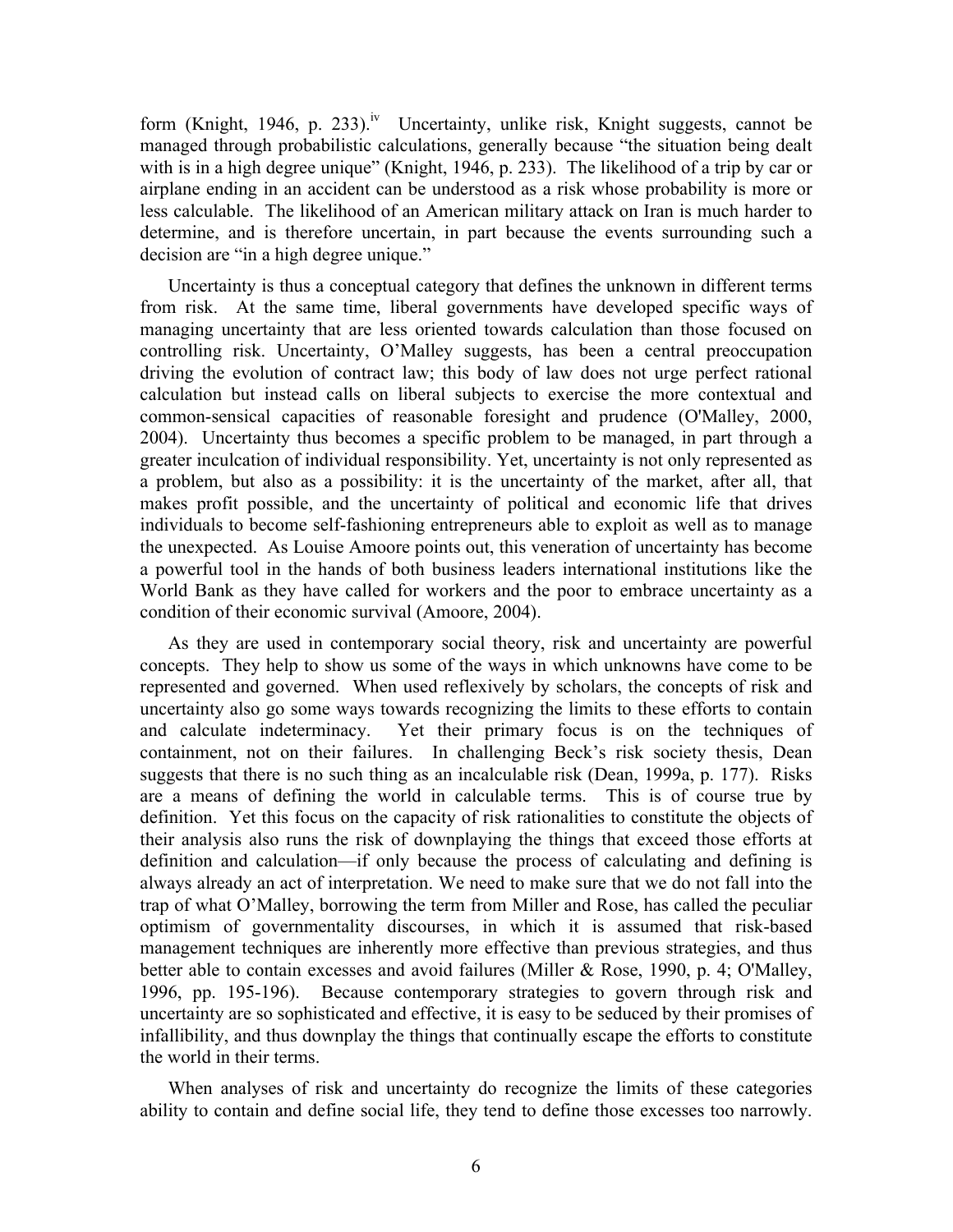Thus both risk and uncertainty literatures tend to treat uncertainty (O'Malley, 2000, 2004) or radical contingency (Dillon, 2006) as the principal categories through which we can apprehend the unknowable that exceeds efforts at calculation. These terms represent the unknown in terms of an indeterminate future. This remains an important form of indeterminacy, but it still downplays the indeterminacy of the present—and, above all, its interpretive character. Here, Marieke de Goede and Mark Salter's emphasis on the ways in which rationalities of risk depend on *imagining* a particular kind of future also point to a crucial source indeterminacy within the very practice of risk management (De Goede, 2008; Salter, 2008, p. 248). Imagination is of course inherently interpretive and is therefore always open to ambiguity.

# **Ambiguity**

What is it that risk and uncertainty are trying to define? To represent? To control? What is it that ultimately escapes those efforts? In order to answer these questions, I will turn to the work of Michel Foucault and suggest that he provides some clues to this puzzle, pointing to a conception of the unknown that speaks to the inherently social, political and intersubjective nature of knowledge—a conception that I will argue is best captured by the idea of ambiguity.

As I suggested at the outset of this essay, ambiguity is not a term that one finds much in the study of international political and social questions. Foucault himself only uses it occasionally, and does not give it the same scope that I have done. And yet the concept captures something central to social and political life—something that is not adequately represented by those far more common terms, risk and uncertainty. Our efforts to understand and to act in the world are indeed constrained by uncertainty and risk. Yet even if we were to resolve such uncertainties through better information and more effective institutions; even if we were to develop the most sophisticated of riskmanagement techniques; we would still be faced with the challenge of interpreting, debating and communicating that information. The concrete manifestations of such interpretive actions are a consequence of the social nature of the human world; what we say or think about the tides is unlikely to have an effect on them; what we say about each other can lead us to change our behaviour and thus alter the very thing that we are describing. As Michel Callon and Donald McKenzie have demonstrated in the realm of political economy, ideas can therefore have a performative force (Callon, 1998; MacKenzie, 2004, 2006).

In examining the role of uncertainty and risk in the modern world, scholars have turned to Foucault's later work on governmentality. If we are to grasp the forms of indeterminacy that exceed and escape these categories, we must take a closer look not only at the specific rationalities through which modern governance is articulated, but also to the underlying epistemological and ontological assumptions that frame the way that modern thought is organized. In other words we must not only examine the specific logics of *government* but also explore the *mentalités* through which they are articulated. Foucault himself undertook this task in his great work on the evolution of the social sciences ("sciences humaines"), *The Order of Things*, in which he traces the evolution of the modern fields of biology, linguistics and political economy and the ways that they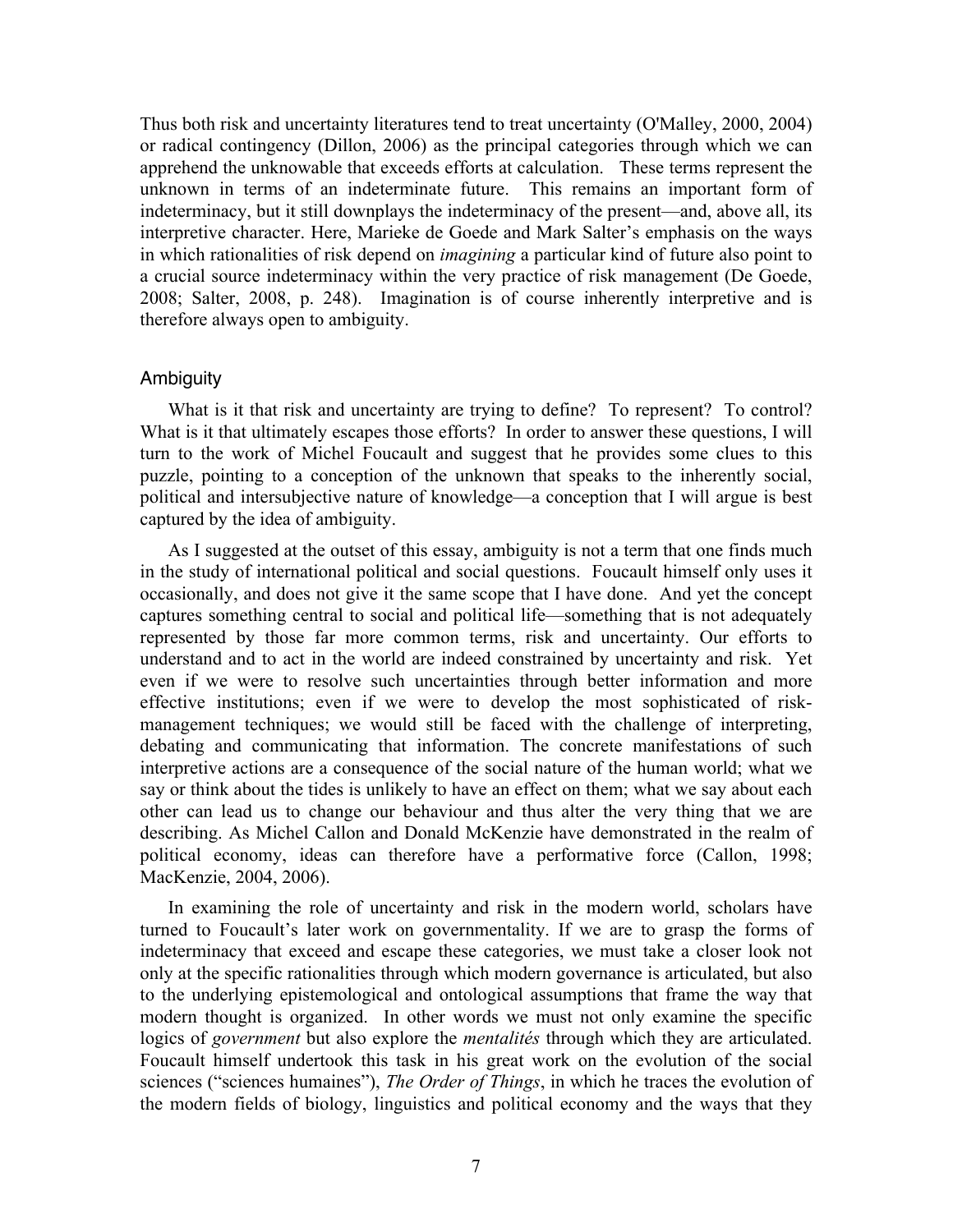worked to define and discipline their objects in different historical eras (Foucault, 1970). In this remarkable book, we can find a possible philosophical basis for ambiguity in Foucault's insights into the central problem posed by *language*, *self*-*reflexivity* and *history* for modern knowledge.

One of the currents that runs through the book is the different ways in which various fields of knowledge have historically sought to contend with the problem of the limits of knowledge—the gaps, mysteries and invisibles that cut across our efforts to understand ourselves and our environment. Foucault traces the ways in which each broad era of human knowledge—Renaissance, classical and modern—has sought to define and interpret these limits.<sup>v</sup> During the Renaissance, he suggests, systems of knowledge sought to identify marks that signaled the presence of invisible and intrinsic meanings that in turn pointed to the hierarchies and similitudes of the Great chain of beings (Foucault, 1970, pp. 25-30). The classical era displaced and even denied these invisibles in its effort to render the whole of existence fully representable in the form of universal laws and tables in which everything was defined and classified (Foucault, 1970, p. 206). With the advent of the modern era, Foucault suggests, "character resumes its former role as a visible sign directing us towards a buried depth; but what it indicates is not a secret text, a muffled word, or a resemblance too precious to be revealed; it is the coherent totality of an organic structure that weaves back into the unique fabric of its sovereignty both the visible and the invisible" (Foucault, 1970, p. 229).

An example from the economic realm might help to illustrate these differences. In the Renaissance, Foucault suggests, it was believed that money was able to measure value precisely because of its intrinsic value as a precious metal—a value hidden and yet essential to its function as currency. The classical analysis of wealth, on the other hand, identified the function of currency, or its exchangeability, as the source of its value; the act of minting coins, or rendering them exchangeable and capable of representing other values, is what made metals precious (Foucault, 1970, pp. 174-175). It was only with the development of the labour theory of value that a modern conception of value could evolve. Here, Foucault suggests that Adam Smith is a transitional figure, as someone who identified labour as a unit of account—a form of representation in true classical form—but who in focusing on the finitude of human labour and life as central to economic wealth also pointed to the limits of classical forms of representation (Foucault, 1970, p. 223). David Ricardo made the final step into the modern episteme by treating labour as a *source* rather than a *sign* of value (Foucault, 1970, p. 254). Moreover, as political economists like Ricardo and Marx came to focus their attention to the human individual as the source of value, they discovered a wealth of new mysteries to unravel: as the human subject re-entered the equation, so did the very modern themes of history, scarcity and finitude.

Modernity does not therefore resolve the limits of knowledge, but instead gives them new form as the density of language, the self-reflexivity of scientific investigation and the contingency of history. One of these new limits is that of *language* and representation:

<sup>&</sup>quot;The threshold between Classicism and modernity . . . had been definitively crossed when words ceased to intersect with representations and to provide a spontaneous grid for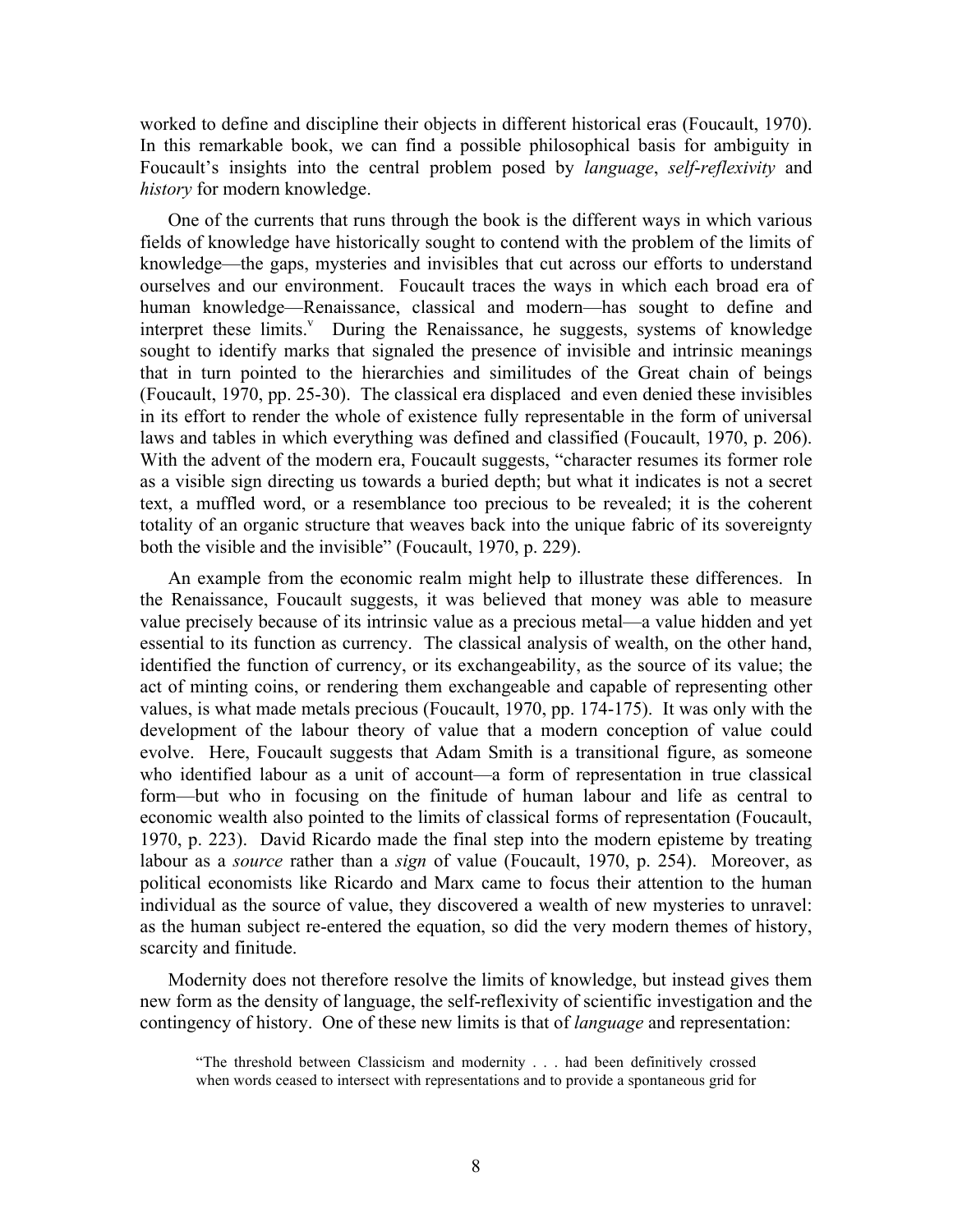the knowledge of things. At the beginning of the nineteenth century, they rediscovered their ancient, enigmatic density" (Foucault, 1970, p. 304).

As modern knowledge discovered that words themselves have their own history, it became haunted by a conception of language that no longer believes in the ease of perfect representation. At the same time, the social sciences were confronted with another of the new limits of modern knowledge—its inherent *self-reflexivity*: for as modern "man" himself became the new subject of analysis, he also became its principal object (Foucault, 1970, pp. 308, 310). Simultaneously subject and object, this new individual was not representable in any classical table, but slipped between the categories, demanding evergreater efforts of analysis and investigation while always denying total comprehension.

This modern "man" is a recent invention, Foucault suggests, which brings us to the third and perhaps most significant limit on modern knowledge—the fact of *history* itself. In spite of continuous modern efforts from Marx to Francis Fukuyama to invoke the force of History, modernity is always confronted by the heterogeneity and contingency of its many histories. Modernity, Foucault suggests, discovered a historicity linked to human beings themselves; "But this historicity is immediately ambiguous" because it can only grasp human action in the multiplicity of actions, contexts and times within which that individual exists (Foucault, 1970, p. 369). Moreover, as Foucault argues in his writings on genealogy, history is characterized not only by contingency but also by conflict; as history seeks to determine the meaning of past battles, it discovers that those very battles were over meaning, thus making history itself an essentially contested enterprise, as power and knowledge mutually constitute one another (Foucault, 1983, 1984a, p. 86, 1984b, 1995). Language, self-reflexivity and history thus not only make modern knowledge possible but also define its limits. Together, these three elements of modern knowledge also underpin its ambiguity: the imperfections of modern language—its resistance to fixed meanings—make such slippages and ambiguities inevitable; the selfreflexivity of modern knowledge means that it is always somewhat subjective, making it impossible to escape the ambiguity of interpretation; the historicity of knowledge, finally, ensures that meaning is always be contingent on a multiplicity of contexts and therefore inherently ambiguous.

These are the modern limits to knowledge that the rationalities of risk and uncertainty are designed to define and manage. Risk seeks to render them calculable: escaping the obscurities of language through the transparency of numbers, treating the self-reflexivity of human understanding as one more variable to be factored in, representing history as a series of patterns upon which to base its projections. The category of uncertainty, on the other hand, remains more open to the porousness of language, understanding and history but still looks to the future as the locus of indeterminacy rather than recognizing the ambiguous historicity of the present. Although much contemporary critical scholarship on risk and uncertainty recognizes the limits of these efforts to define and manage the unknown, the idea of ambiguity gives a name to those excesses that resist such categorizations.

If we take into account all of these different forms of indeterminacy—recognizing ambiguity as well as uncertainty and risk—then we end up with a much more mutable conception of the world around us. For we foreground the extent to which many of the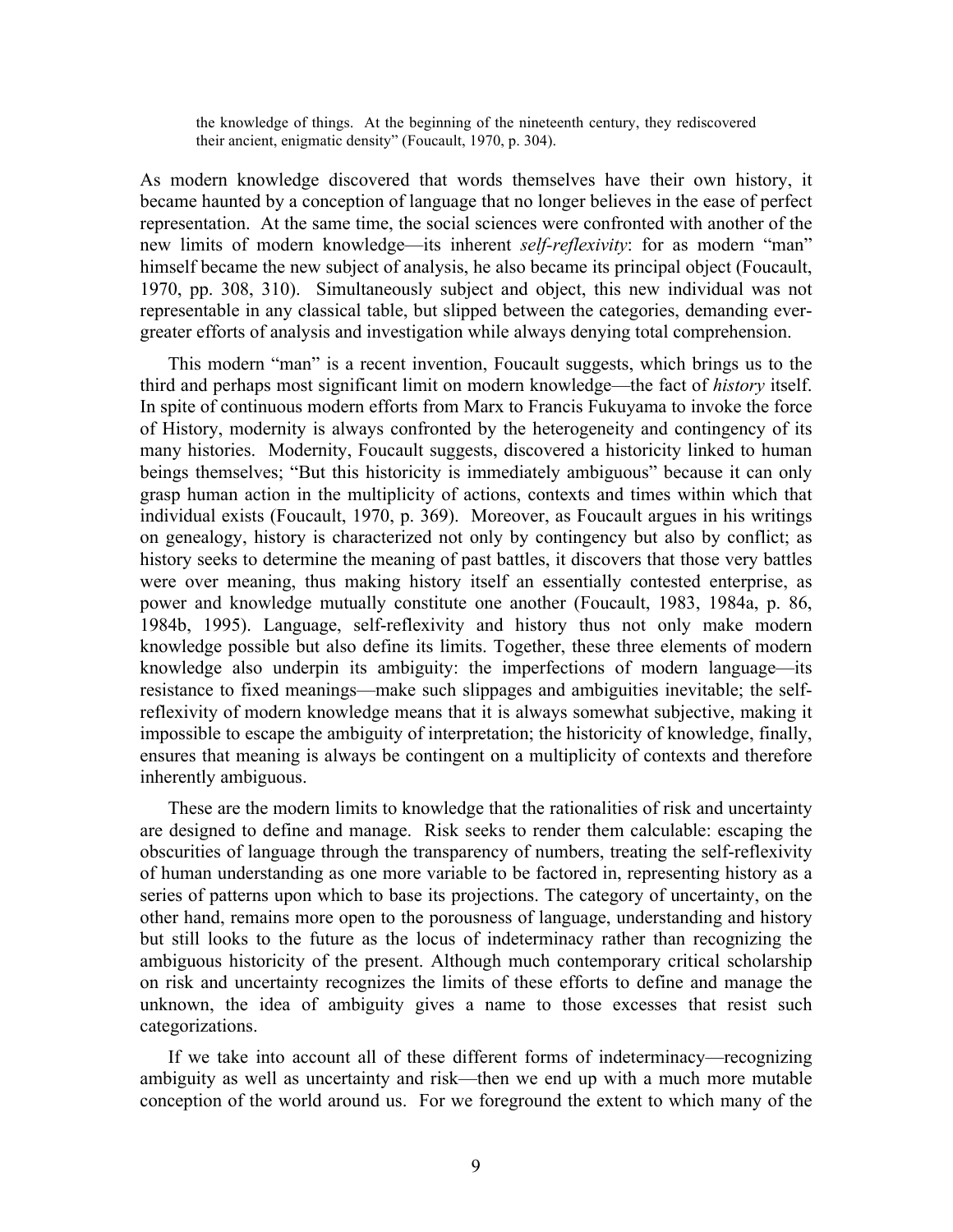unknowns of this world are a product of our own efforts to understand it, to intervene in it, to debate it and to communicate about it. While such an awareness may make the task of governing indeterminacy more difficult, it also opens up new forms of agency and possibility, making visible the contingent and contested nature of social life. This may help to explain why governments prefer to frame problems like security, migration or finance in the language of risk and uncertainty—representing them as more calculable and apprehendable—and to deny their inherent ambiguity. These representations work to depoliticize the term, ignoring its social constitution and denying the power of its act of naming and defining. Risk and uncertainty thus can be understood as strategies that work to constrain more pervasive forms of ambiguity by denying and redefining them.

# Governing ambiguity: two different approaches

The concept of ambiguity provides insight into the challenges of modern liberal governance techniques. Ambiguity, like uncertainty and risk, can simultaneously be an object of governance—that one seeks to contain—a strategic asset in governance—that is exploited to achieve a certain end—and a limit to governance—as that which exceeds efforts to control it. Some systems of governance may seek to control ambiguity, others to exploit it and still others to deny it altogether. In the section that follows, I will take a closer look at the techniques for managing ambiguity by focusing on two different liberal strategies for governing the international political economy: those proposed by Keynesian and neoliberal economic theory and practice.

Recently, there has been renewed interest in Keynes as a theorist with a more critical, even radical, conception of economic sociology than that recognized by his early interpreters.<sup>vi</sup> Among those encouraging this revisionist approach to Keynes are several of the scholars discussed above who are interested in returning attention to the central role of uncertainty in social life (O'Malley, 2000, 2004, pp. 14-15; Reddy, 1996). Reddy, for example, has argued that Keynes "held an appreciation of radical uncertainty (that is, in Knight's sense) to be fundamental and indispensable to an understanding of the economic world" (Reddy, 1996, p. 228). While Reddy is certainly correct to identify in Keynes an insight into the indeterminacy of economic life, he is wrong to associate this with Knight's conception of uncertainty.

Knight not only defined uncertainty as less measurable than risk, he also developed certain strategies for managing its potentially dangerous effects in the global economy. Knight did not believe that all individuals deal with uncertainty in the same way; he suggested instead that some are much better able to manage uncertainties than others. In the economic realm, it was therefore in the interests of general good that some individuals—the entrepreneurs and "professional speculators"—be charged with the responsibility of managing these uncertainties in return for a healthy profit (Knight, 1946, p. 256). An economic system organized along these lines, he continued, would in fact provide for better control of the future and increased capacity for prediction because "One of the principal gains through organized speculation is the provision of information on business conditions, making possible more intelligent forecasting of market changes" (Knight, 1946, p. 260). If the problem posed by uncertainty was the limits of its measurement, the solution that Knight proposes was more and better information—to be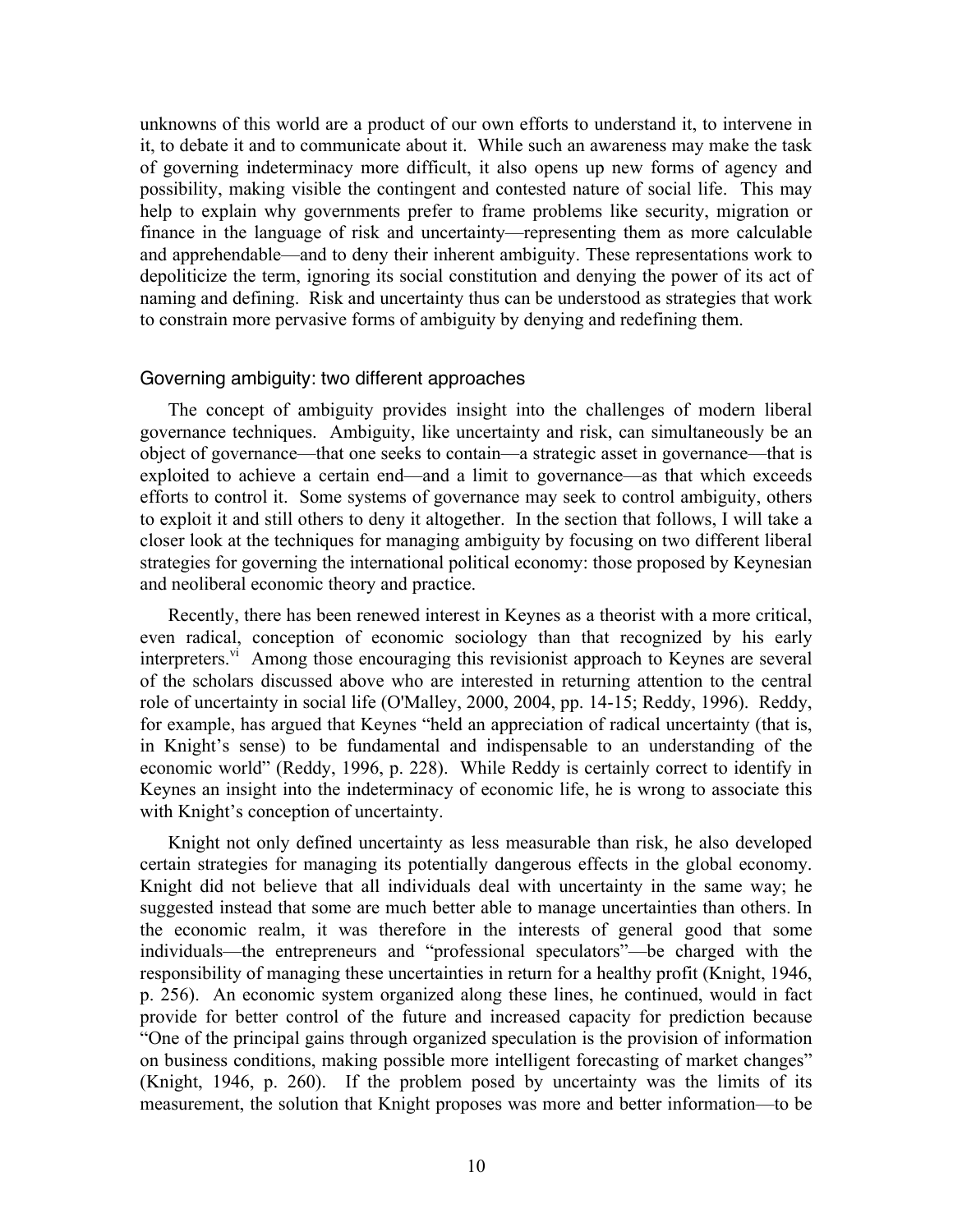provided above all by an unfettered market. The growth in the size of businesses, the development of a laissez-faire liberal market and the cultivation of a class of expert entrepreneurs and investors were Knight's preferred solutions to the problem of uncertainty.

Keynes' approach could not have been more different. He saw the source of economic indeterminacy not in technical terms, as a lack of information, nor individual terms, as a differential ability to manage uncertainty. Instead, he pointed to the inherently social and intersubjective nature of economic activity.<sup>vii</sup> In a critique of the underlying logic of the market system, Keynes compared the strategy of the professional investor to the kind of newspaper competition popular at the time in which players could only win if their selection of the six prettiest faces from a hundred photographs was closest to the average selection: "We have reached the third degree where we devote our intelligences to anticipating what average opinion expects the average opinion to be" (Keynes, 1964, p. 156). Both the enormous power of the market system and its fragility were due to its dependence on a complex intersubjective process in which value itself was produced when enough believed in it, and in which expectations, whether positive or negative, were often self-fulfilling (Keynes, 1964, pp. 316-317).<sup>viii</sup> Like Knight, Keynes saw economic decision-making as based on conventional rather than perfectly rational thinking; unlike Knight, Keynes saw this process as unavoidably social. The solution must also therefore be collective, rather than depending on the superior rational capacities of a few expert speculators and entrepreneurs. Keynes may have used the term "uncertainty" but what he was describing was something very different from Knight's conception; it was a lot closer to what I have defined as ambiguity.

What then were the strategies that Keynes advocated for the management of these economic ambiguities? They were again very different from those proposed by Knight. Keynes saw the market as inherently ambiguous and potentially dangerously so. Because of the central role played by conventions and due to their self-fulfilling nature, there was no guarantee that an economy would reach equilibrium at a level that would provide for full employment. Moreover, even if full employment was by chance achieved, it would be just as easily lost as the economy moved on a wave of ever-shifting sentiment through its exuberant peaks and dangerous troughs. The solution to uncertainty and ambiguity was not therefore to rely further on the market, but rather to reign it in by subjecting it to careful governmental management. Keynes not only recognized the central role of ambiguity in the economy but sought to develop strategies for governing it: both controlling ambiguity directly by socializing investment and exploiting the intersubjective nature of the economy by actively fostering new more stable conventions and optimistic expectations (Keynes, 1964, p. Ch. 24).

As I have discussed at greater length elsewhere (Best, 2005), one of the greatest achievements of Keynes' time, the Bretton Wood agreement, was itself thoroughly ambiguous. Rather than resolving the tensions that characterized the post-war economic order—above all between the desire to foster a liberal trading order and that of restraining speculative capital flight—IMF's articles of agreement internalized them in the form of ambiguous passages. Thus, for example, the term "fundamental disequilibrium," which defined the conditions under which a state could alter its pegged exchange rate, was never fully defined. In the early days of the post-war era, such ambiguities enabled the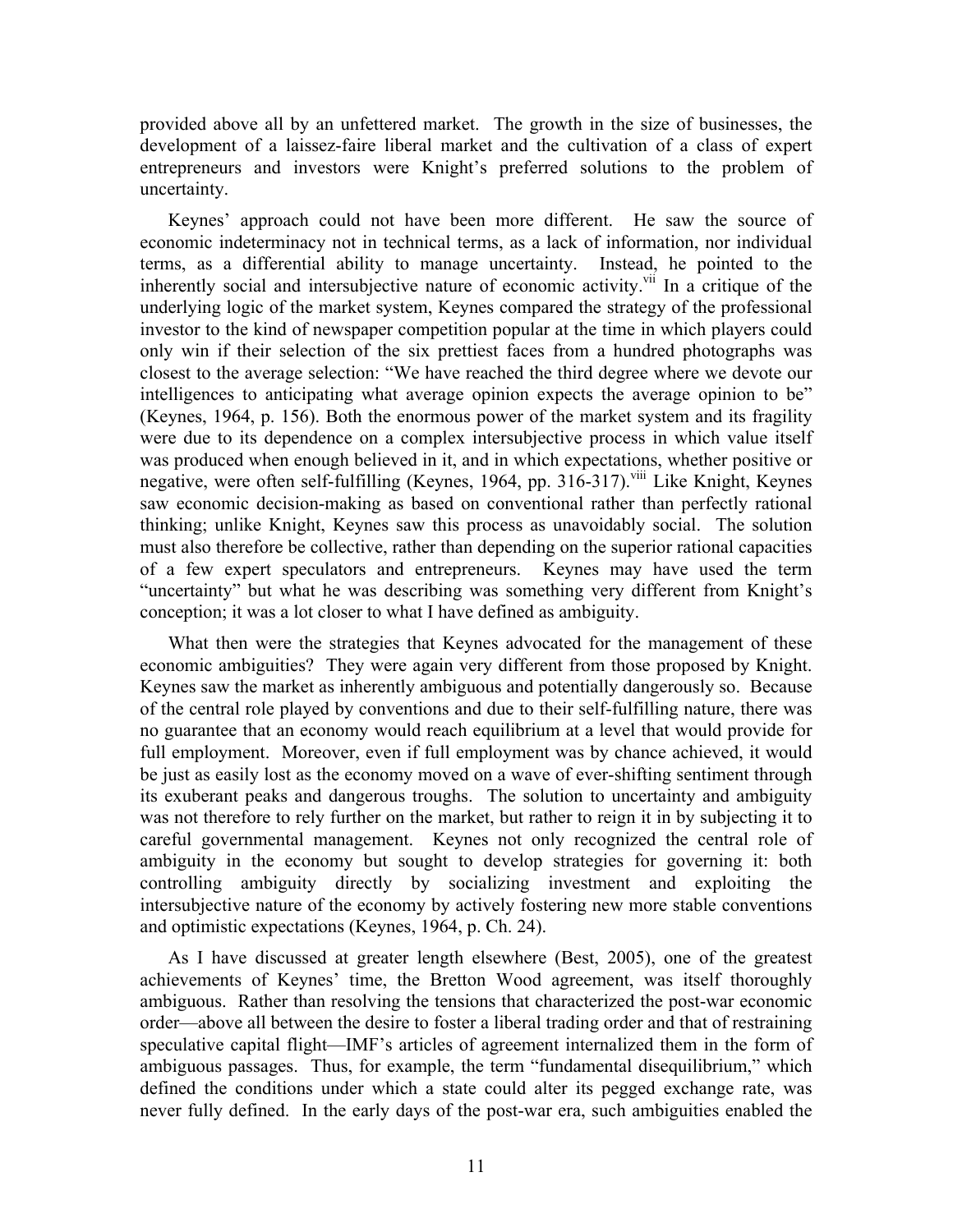international financial system to negotiate and adapt to rapidly changing and often unanticipated conditions. It created more room for states to pursue their own "favorite experiments," a phrase that Keynes had coined in a much earlier article on international finance (Keynes, 1933). At the same time, the agreement explicitly provided states with the right to control capital movements, in an effort to contain what Keynes and his peers saw as an intersubjectively-driven source of global financial instability. It is therefore possible to find in the Bretton Woods regime three different governmental relations with ambiguity: a strategy of governing through ambiguity through the integration of constructive ambiguities in financial agreements and institutions; an effort to govern the ambiguities of the market by controlling speculative capital flows; and evidence of the limits to governance that ambiguity can pose, as these efforts had unintended consequences and as financial flows ultimately escaped efforts to contain them (Best, 2005; Helleiner, 1994).

By the late 1970s, the Keynesian era and the policies of social liberalism that had been associated with it had been replaced by a new and different kind of economic theory and practice: neoliberalism had begun to take hold in domestic and international economic policy.<sup>ix</sup> Monetarism became the dominant economic theory in the late 1970s and early 1980s, as Milton Friedman attacked Keynesian theory for its inability to respond to the stagflation crisis of the 1970s (Friedman, 1968, 1991). By the 1980s and 90s, monetarism was eclipsed by an even more radically rationalist economic theory: new classical theory, based on the rational expectations hypothesis.<sup> $x$ </sup> New classical theorists argued that all economic models should be based on "microfoundations"—in other words, that they must ultimately be reducible to individual rational actions. Mark Willes summed up this challenge to Keynesian theory by arguing:

*Because aggregate outcomes are only the sum of individual decisions, the aggregate relationships should have no independent existence*, but they do under the Keynesian approach. (Willes, 1981, pp. 89, original italics)

For new classical theorists, social aggregates have no independent, ontological standing. Individuals are the only real economic actors. Moreover, they are blessed with rational expectations—each individual having an accurate model of the economy and able to predict the likely impact of any government action.

Like monetarists, advocates of new-classical theory argue for a minimalist state. At the international level such policy prescriptions have resulted in a widespread push to liberalize domestic and international financial markets, to make central banks independent (in order to buffer monetary policy from politics), to develop equity markets where they do not yet exist or are undeveloped, and to introduce a range of market friendly policies including privatization, labour market flexibilization and tax reform. These policies were adopted first by the United States and the United Kingdom in the early 1980s, spreading through the European Union and across the western world in the later 1980s and finally taking hold in emerging and developing markets in the 1990s. International financial institutions like the IMF and World Bank played a significant role in encouraging this trend, integrating such policies into their conditions for program lending and focusing on progress towards liberalization in their Article IV consultations (Eatwell, 1996, p. 43; Grabel, 2000; Williamson & Mahar, 1998, pp. 11-24).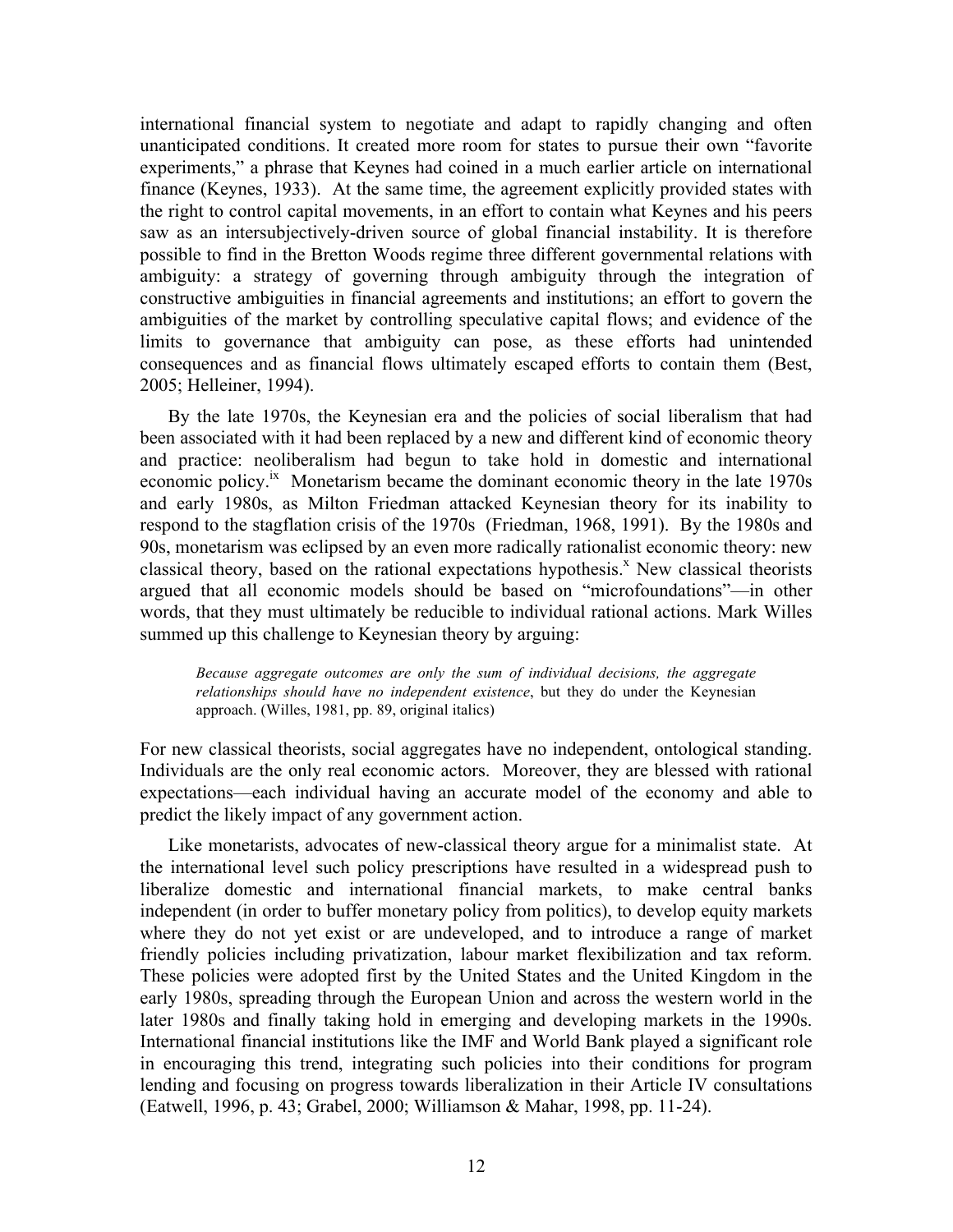These policies of economic liberalization are based on a radically individualist and rationalist vision of the economy devoid of any recognition of market ambiguities. Newclassical theorists assume that economic actors act independently in the market, building their expectations of the future on the basis of all available information. Free markets, moreover, are assumed to be efficient, producing prices that accurately reflect market fundamentals. Risks—such as bad harvests and loan default—continue to exist, of course. In fact, one of the major innovations of the neoliberal era has been the move to first privatize global financial risk by shifting the burden of international lending from public to private actors, and then to securitize that risk by transferring much private credit from bank-based to equity-based forms (one of the central forces behind the securitization of sub-prime mortgages which is at the heart of the recent financial crisis). The assumption underlying this shift is that such market indeterminacies can be best managed when they are calculated and priced by an efficient market.

New classical theory also assumes that endogenous uncertainty of the kind identified by Knight has almost been entirely eliminated from the market. What remains are the uncertainties produced by political interference. Yet even governmental efforts to alter the market ultimately turn out to be counter-productive; the "policy ineffectiveness postulate" suggests that rational market agents will "correctly" anticipate the negative effects of any state effort to, for example, reduce unemployment, and factor the "inevitable" inflationary effects into their reactions, effectively canceling out governmental efforts (Sargent & Wallace, 1976). In the short run, of course, such failures will produce capital flight and economic instability; in the long run, governments should come to recognize the bind that they are in and begin to actively cultivate "credibility" by following new-classical dictates.<sup>xi</sup> Margaret Thatcher's dictum that "there is no alternative" thus takes on an entirely new force through the lens of new classical economic theory.

Different conceptions of indeterminacy enable different governance strategies. Some of the Keynesian-inspired strategies of social liberalism sought not only to govern risks and uncertainty but also to manage and even exploit intersubjective ambiguities by working on economic norms and expectations. Neoliberal strategies, on the other hand, have focused almost exclusively on risk and uncertainty, largely ignoring the interpretive and contested nature of the market economy. Yet there are limits to this kind of governance strategy. Although efforts to deny ambiguity and to frame it as uncertainty and risk might work in the short-run given the self-fulfilling nature of some forms of economic belief, such conventions are themselves mutable and contestable, and are therefore liable to change—particularly if they do not appear to be working. Ambiguities can therefore pose certain limits to global governance, as they have done in both the Asian financial crisis and in the current sub-prime crisis.

### Governing ambiguity today

Neoliberal strategies of economic governance have had rather a rough time of it in the past few years. Just a decade after the Asian financial crisis of 1997-98, the international political economy is in the midst of another economic crisis—this one having originated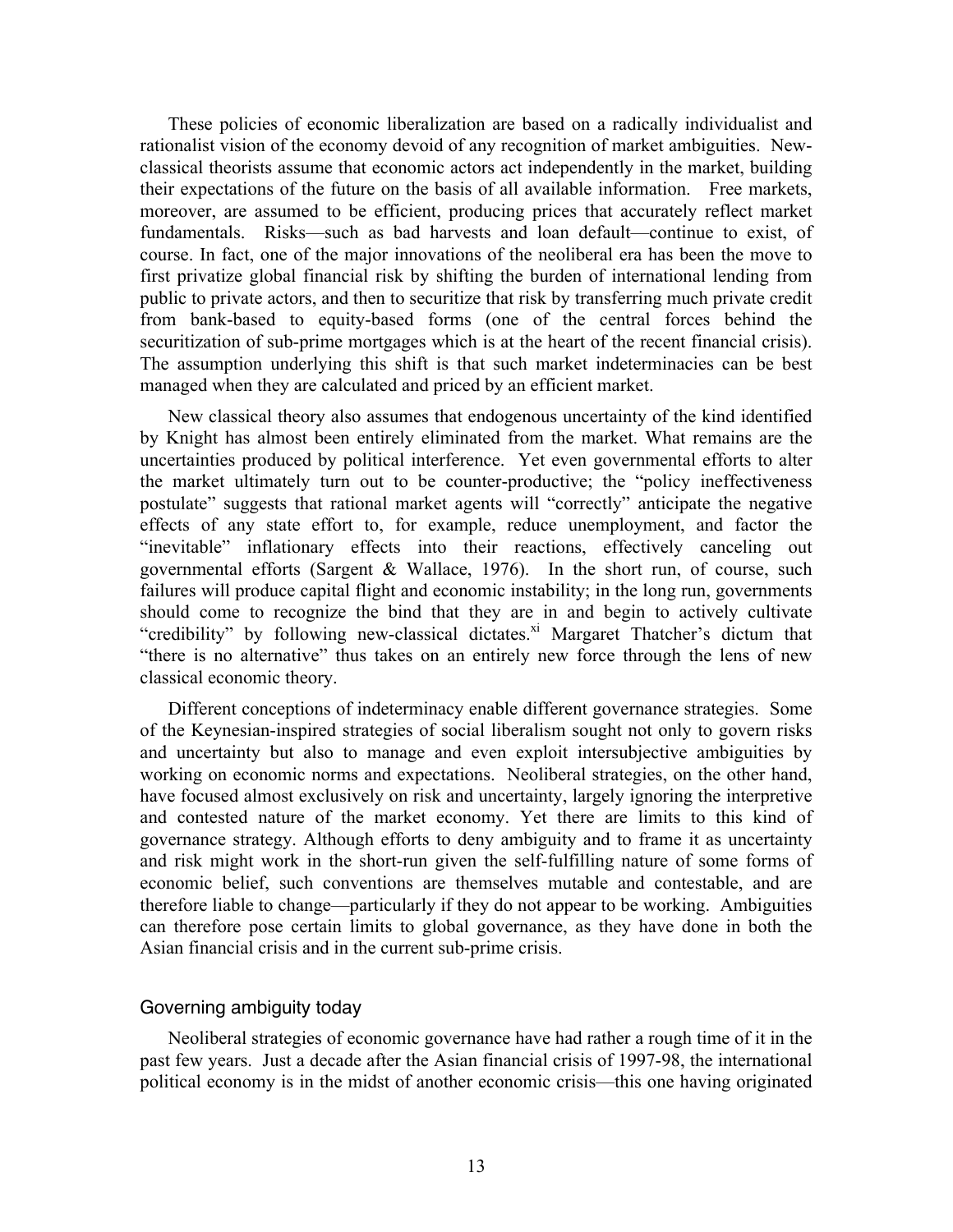in the proliferation of high-risk sub-prime mortgages in the United States and soon spread to contaminate financial institutions and credit markets around the world.

Perhaps the most interesting connection between these two crises is the series of steps taken after the Asian debacle precisely to avoid further financial crises like the one currently underway. If we take a look at the various responses to the Asian financial crisis, we find two very different strategies for governing indeterminacy: one strategy, directed at governments, sought to manage not just risk and uncertainty but also to govern through ambiguity; the second strategy, directed at the markets, defined indeterminacy almost exclusively in terms of risk and uncertainty, and ignored the persistence of ambiguity. Together, these two strategies can help us not only to understand some of the sources of the current credit crisis, but also to recognize the central role played by ambiguity in the governance of global finance—and the dangers of ignoring it.

During and after the Asian financial crisis, a number of critics—including some heavyweight mainstream figures like Joseph Stiglitz, Jeffrey Sachs and Paul Krugman suggested that one of its causes was the self-fulfilling nature of market actors' overreaction to a few small weaknesses in the Asian economies—in other words, in the terms of this essay, they pointed to the problem of ambiguity (Krugman, 1999a, 1999b; Sachs, 1997; Stiglitz, 1998). Although IMF and other financial leaders did not acknowledge the truth of these criticisms, in the aftermath of the crisis and the failure of traditional neoliberal approaches, they did nonetheless begin to develop a somewhat different strategy for governing uncertainty, risk—and, arguably, ambiguity. The centrepiece of this strategy is the IMF's "new international financial architecture" is the standards and codes initiative, first introduced in a limited form after the Mexican financial crisis of 1994 and significantly expanded in the wake of the Asian crisis. $\frac{xi}{10}$ Although this strategy is often framed in broad, universal terms, it is primarily focused on ensuring that emerging market governments are integrated effectively and securely into the global financial system. This new joint IMF-World Bank initiative is designed to universalize a set of "best practices" in a vast array of different issues areas, ranging from the provision of standardized economic data to the adoption of generally accepted accounting practices and the introduction of measures to combat money laundering and terrorist financing (IMF & World Bank, 2003).

This is a strategy aimed primarily at influencing the actions of governments, rather than markets. IMF and World Bank staff have targeted the domestic institutions of emerging markets because they believe that it is their weaknesses, not those of the financial markets themselves, that have caused recent instabilities. At the same time, the standards and codes strategy seeks to delve much deeper into domestic economies than has been the practice in the past, restructuring institutions rather than simply changing macroeconomic policies. This strategy is therefore both more interventionist than earlier policies—as it seems to reshape developing states' institutions and not just their policies along the lines of western "best practices"—and less explicitly coercive—as it effects these more controversial reforms through voluntary means.

This simultaneous intensification and informalization of international financial governance strategies can be understood in part as an effort to define and manage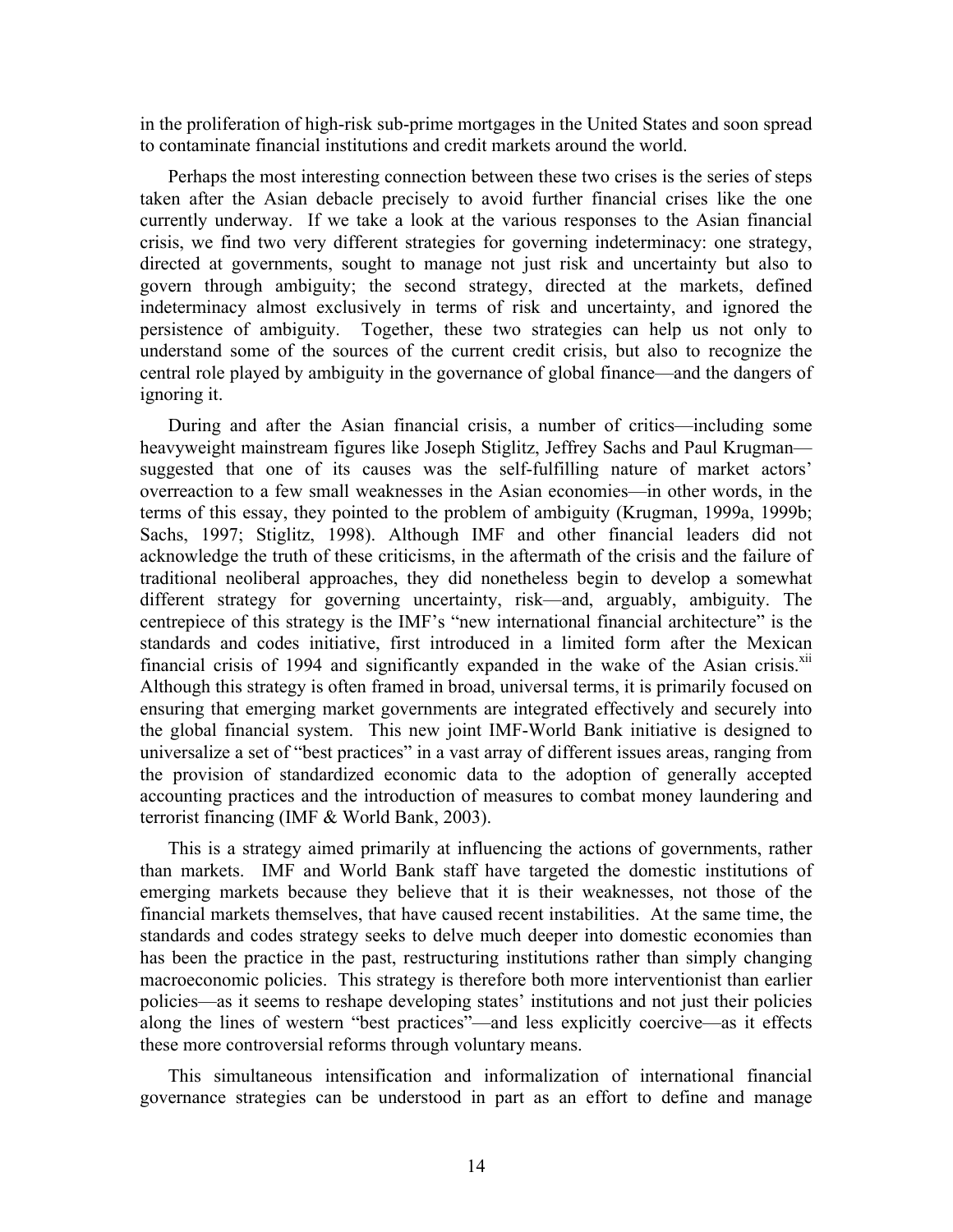indeterminacy through the categories of risk and uncertainty. An IMF policy brief on the subject sets out the institution's concern with these two problems:

The perceived *riskiness* of emerging markets is related in large part to the weakness of legal and institutional frameworks in developing countries; *uncertainties* about how these frameworks can be expected to function; and concerns that these systems can be manipulated to the detriment of foreign investors. For developing countries to be more fully integrated into the global financial and economic system, ways must be found to reduce the *risk* and *uncertainty*, and to assure investors that their investments in these countries are as they seem (IMF, 2001).

One of the major lessons drawn by IMF leaders in the aftermath of the Asian financial crisis was that even relatively minor players can have a massive destabilizing effect on the global economy once a crisis hits them. In the aftermath of these crises, IMF Managing Director Michel Camdessus emphasized the importance of smaller states taking responsibility for their own economic health as a means of preserving the collective good of a stable global economy (IMF, 1997). The standards and codes initiative is an essential tool in this broader effort to shift some of the burden of risk management onto less affluent states in a global economic environment that is increasingly being perceived as a kind of world risk society, and in doing so to reduce the uncertainties facing market actors.

These analyses do not tell the whole story, however. For alongside these tactics for managing uncertainty and risk we can also find new techniques focused on ambiguity itself. These new standards and codes are intended not simply to provide information to the market, in order to reduce uncertainty, but also to actively manage government and market expectations, by encouraging them to converge around published data on states' compliance with the standards. If private sector actors begin to take this data seriously and it is not entirely clear that they have done so yet—the publication of this information should have a partly performative effect on the market, as investors move into economies that score well and pull out of those that do not, creating a positive feedback loop.<sup>xiii</sup> These standards thus seek to manage one of the ambiguities that characterized the Asian financial crisis—the self-fulfilling character of investor conventions and expectations by working to define global economic norms and to coordinate market expectations.

Such efforts to foster stable global economic norms will only work effectively, however, if they are integrated at the domestic level. These standards therefore encourage government and firm actors to internalize western ideas of good economic practice. IMF leaders and senior staff have in fact been remarkably self-reflexive about the importance of persuasion as a more effective strategy than coercion for ensuring the adoption of the standards.<sup>xiv</sup> In their efforts to encourage adoption of their post-crisis policy reforms, Fund leaders used explicitly normative language to characterize their initiatives, arguing that such measures would help to "civilize globalization" and to create a "rule-governed international order" that would ensure greater "fairness" to state and market actors—rather odd language for a purportedly neutral and technical institution, but potentially effective in working on key actors' perceptions of what is at stake (Camdessus, 1999). The standards initiative manages the intersubjective nature of the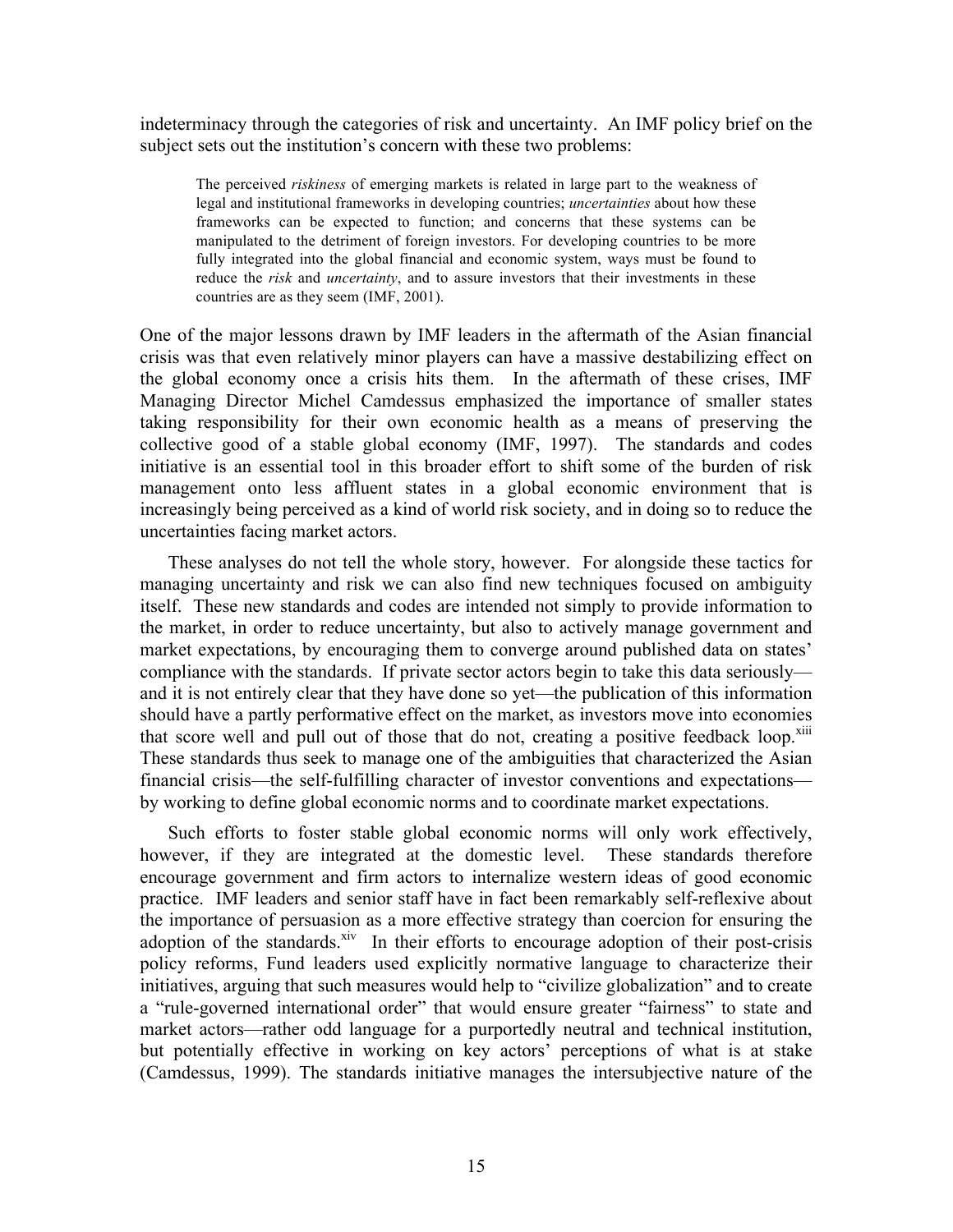market economy by working to shape the way that investors and governmental officials perceive the economy.

Yet this is only half of the story of the aftermath of the Asian financial crisis. At the very same time as international financial leaders sought to reform developing country institutions through a strategy that recognized some of the ambiguities of global finance, they entirely ignored one growing and potentially dangerous source of ambiguity: the market itself. Because they assumed that the markets were the source of transparency rather than ambiguity, financial leaders focused only on the best ways of managing risk and uncertainty, paying little attention to the intersubjective character of the process of securitization<sup>xv</sup> which enabled the creation of the various kinds of structured investment vehicles and asset-backed securities which are now at the centre of the current sub-prime crisis.

Even in the aftermath of the Asian financial crisis, the IMF and other IFIs like the World Bank have actively supported the trend towards securitization that has underpinned the recent sub-prime mortgage crisis (World Bank, 2004; Lipsky, 2007). These institutions saw securitization as one further step in deepening and broadening the scope of financial markets, which could only make them more efficient. Yet central to this drive to securitize was the assumption that markets were only subject to risk and uncertainty—not to ambiguity—and that such risks were manageable. The process of securitization hinges on the ability of market actors such as ratings agencies (like Standard and Poor's) to accurately assess the risk of various kinds of securities. In the case of mortgage-based securities, those risks are in turn based on an assessment of the risk of individual borrowers' defaulting on their loans. As Paul Langley has argued, the models used to determine this kind of risk fundamentally overestimate the calculability of certain kinds of problems. They do so by focusing entirely on individual actors and ignoring the social effects of widespread defaults: the way in which several householders' defaults can actually make others more likely to follow suit, because the forced sale of some homes drags down the value of others, making it difficult for anyone to refinance (Langley, 2008, Ch. 7); such forms of risk calculation thus miss the inescapably social and interpretive character of market booms and busts.

Those actors like the IMF who have encouraged the relentless move to securitize also miss the intersubjective and hence ambiguous nature of the process. During the recent run-up in housing prices in the US, for example, both former Federal Reserve Chairman, Alan Greenspan, and his successor, Ben Bernanke, argued that there was no nation-wide bubble in housing prices but rather a few local, mostly fundamentals-driven examples of "froth" (Henderson, 2005). Yet, it is now clear that such a bubble was in fact growing and has since collapsed, with national housing indexes slipping by 8.9% in 2007, the largest decline in the history of the index (Henderson, 2005). Why did this occur? Precisely because the rise in housing prices and the growth in sub-prime mortgages that it enabled were fuelled not by fundamentals but by a collective belief that prices were going to continue to rise. The growing fragility of sub-prime mortgages and the many complex security products that they had enabled was ignored for the same reason: investors, rating agencies and regulators simply believed that the market was sustainable. As Keynes himself argued, misplaced faith and over-optimism are a common feature of capitalist economies, because of their intersubjective and often self-fulfilling character. Yet such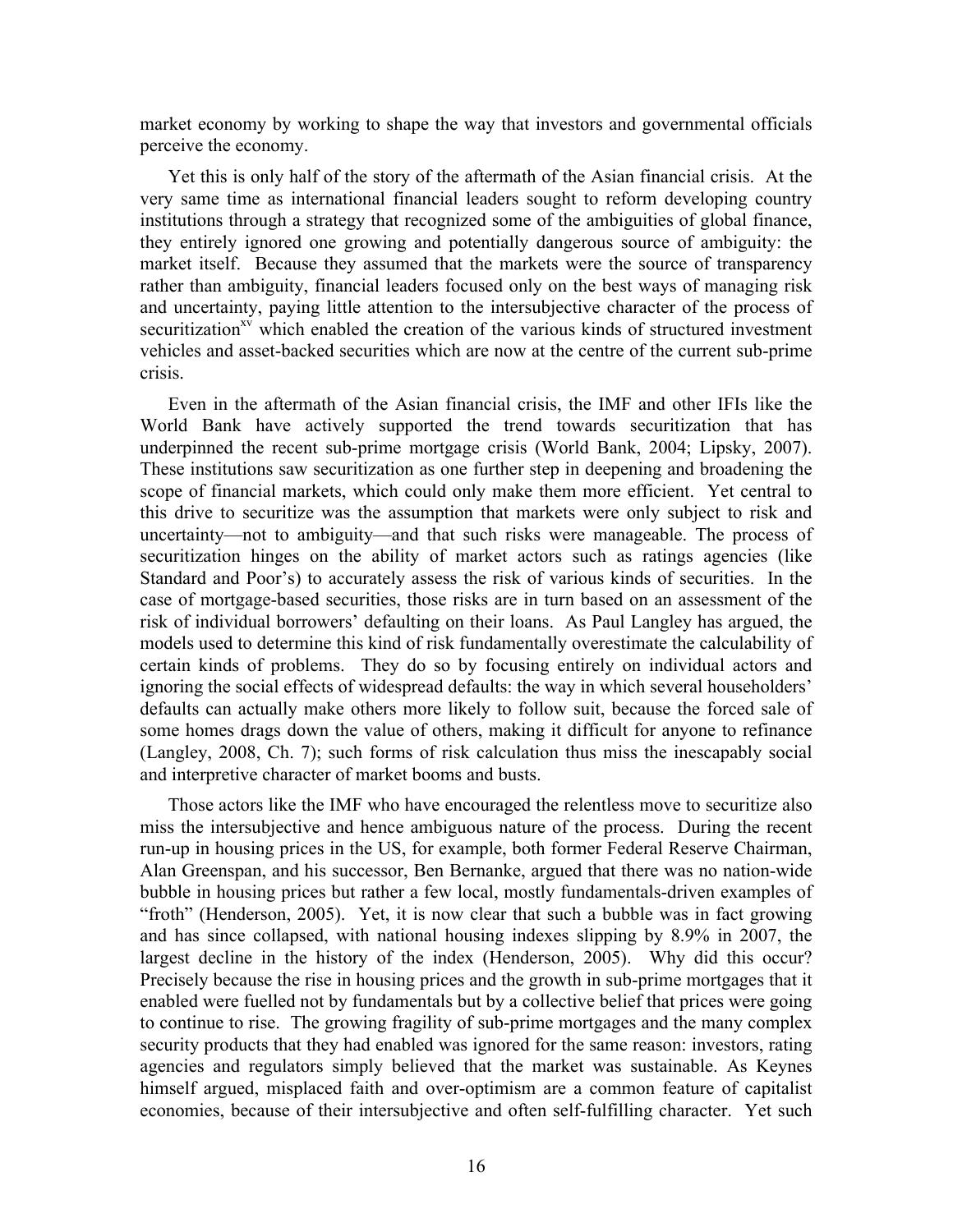market ambiguities were consistently ignored by those responsible for international and domestic financial governance.

In so far as international institutions and actors like the IMF, the Financial Stability Forum (FSF) and the Bank for International Settlements (BIS) did turn their attention to the regulation of financial markets after the Asian financial crisis, they emphasized the importance of private self-governance rather than formal public regulation. The BIS's Basel II banking standards are among the clearest examples of this tendency, as the new proposed standards rely on large banks' own capacities to model and manage their own risk (S&P, 2008, pp. 48-112). Yet, as several analysts have argued, the Basel II standards rely on the very risk-management models that Banks have found significantly underestimated the risk of the mortgage-backed investments that they are now having to write-down as bad debts (Benink & Kaufman, 2008; BIS, 2004). Thus while the IFIs seem to have rediscovered their ability to govern through ambiguity in their efforts to manage emerging governments' role in the global economy, they have continued to assume that risk and uncertainty are the only problem facing the markets themselves. Yet, as I suggested at the outset of this paper, however carefully one seeks to govern ambiguity, ambiguity itself can also act as an effective limit to global governance which is precisely what appears to have happened as excessive market euphoria and the limits of risk-based models of financial governance have translated into a global financial crisis of considerable magnitude.

#### **Conclusion**

If the financial realm—dominated by the confident certainties of mathematics and economics—is in fact inherently ambiguous, then what spaces of human existence are free from ambiguity? This essay has sought to argue that our efforts to act individually and collectively in this world are complicated by several different kinds unknowns—not only by those we label as risks and uncertainties, but also by those that I am calling ambiguities. The concept of ambiguity is a useful one. It enables us to identify those forms of indeterminacy that can neither be responded to through calculation, like risk, nor addressed through the provision of better information or individual intuition, like uncertainty. It emphasizes the indeterminacy not only of the future but also of our understanding of the past and our engagement with the present. It reminds us of the inherently social and contestable nature of modern knowledge—characteristics that not only explain its enormous richness and sophistication but which also point towards its necessary limits. Because we are simultaneously the subject and object of our own efforts to understand the human world; because our truths have their own histories and are therefore fragile and contestable; because we can only apprehend the world through our own representations; our knowledge of ourselves will always be ambiguous.

This essay has demonstrated that this insight is not merely of intellectual interest but also of considerable practical significance. The ambiguous nature of the social world poses important challenges and possibilities for those who seek to govern it. If we are to understand the strategies through which past and present individuals, institutions and governments have sought to manage social, political and economic life, then we must attend to their efforts to govern ambiguity. My brief genealogy of the evolution of post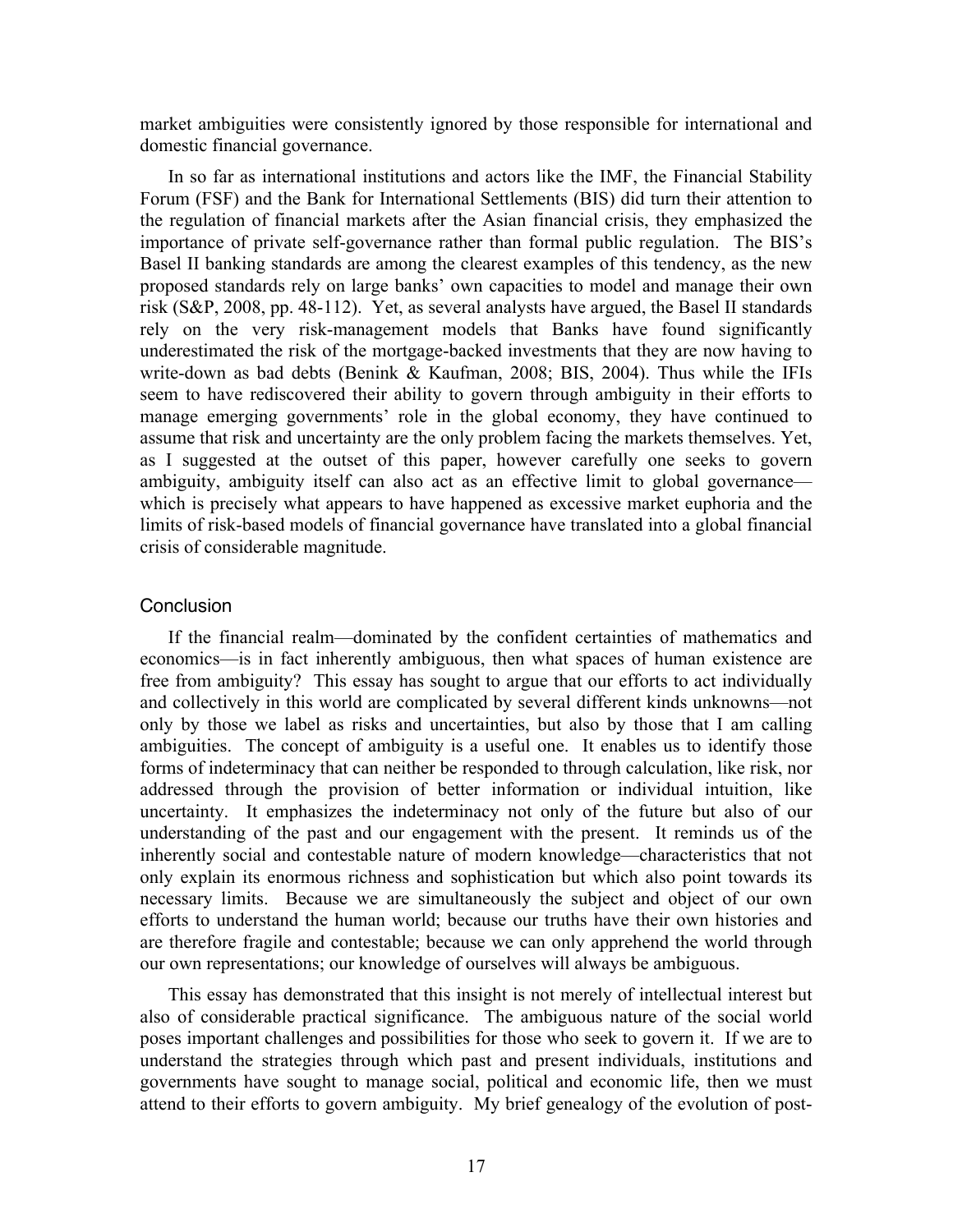war economic theory and practices points to the changing logic of such strategies, and suggests that one of the distinguishing features of post-war economic governance was its recognition, however partial, of the social character of economic ambiguity. Neoliberal theory and practice, in contrast, has been resolutely individualist, not only in its methodology but also in its ontological assumptions about the nature of economic indeterminacy. In this neoliberal context, risk and uncertainty have provided powerful but ultimately flawed tools for defining the unknown and for responding to it.

If the Asian financial crisis proved to be enough of a shock to the IMF, World Bank and other such institutions to change the way that they govern developing states' role in the global economy then it will be interesting to learn the ultimate lessons drawn from the current credit crunch. Will financial and government leaders recognize that the market is not just subject to risks and uncertainty but that it is also profoundly ambiguous—a social artifice shaped by interpretation and sentiment as much as rationality and calculation? $x^{x}$ Or will they continue resolutely to pack the messy sociability of the global market into the tidy conceptual boxes of risk and uncertainty in the hopes that they will thereby tame its ambiguities? Given what is at stake in admitting the role of interpretation in economic behaviour—no less than the very foundation of mainstream economic theory—the strategy of denial seems more likely. Whatever the outcome, as scholars, our challenge should be clear: if we are to develop an adequate conception of the changing strategies of global governance, we should not only consider the problems of risk and uncertainty, but also pay more attention the ambiguous character of social life and of our efforts to comprehend it.

 $\overline{a}$ 

 $\mu$ <sup>i</sup> (Best, 2005) In my earlier work, I engaged primarily with mainstream international relations and international political economic schools of thought, revealing how they simultaneously presuppose and proscribe the role of ambiguity in their analysis. What I want to do here is to engage directly with contemporary critical social and political economic thought by examining the potential contributions of the concept of ambiguity to the growing risk-society and governmentality literature in IR. It is also worth noting that I am using a somewhat different categorization of ambiguity here than I do in the book, where I define uncertainty and risk as forms of "technical ambiguity" that I contrast with intersubjective and contested forms of ambiguity. Here I am essentially conflating these last two forms of ambiguity and am contrasting them with risk and uncertainty. The basic arguments regarding the intersubjective and contested nature of ambiguity, however, remain unchanged.

Acknowledgements: An earlier version of this article was presented at British International Studies Association conference in Cork, Ireland, December 2007. I would like to thank Louise Amoore, Marieke De Goede, Kevin McMillan, Pat O'Malley, and Mustapha Pasha for their suggestions and advice, as well as the anonymous reviewers and the editors of this journal. This article was researched and written with the financial support of the Social Sciences and Humanities Research Council of Canada.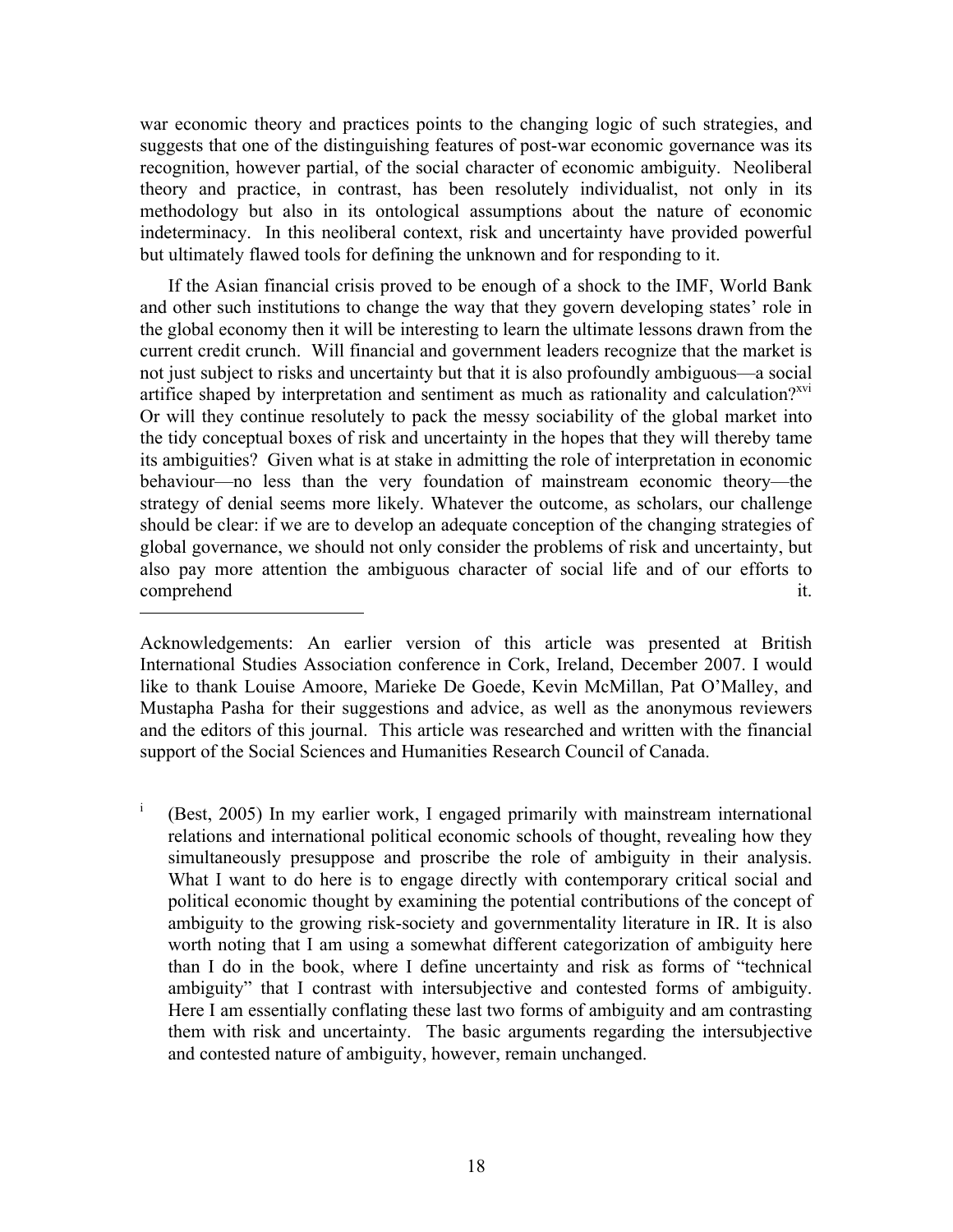$\ddot{\text{h}}$  The principal published texts within which Foucault elaborates the related concepts of governmentality, biopolitics and security are: (Foucault, 1978, 1981, 1991, 1997, 2004a, 2004b)

 $\overline{a}$ 

- iii What follows is a very brief overview of the essential elements of Foucault's concept of governmentality. I provide a fuller account of the concept and its applicability to the study of global governance in: (Best, 2007).
- $\mu$ <sup>iv</sup> Although not all critical authors using the concept of uncertainty refer explicitly to Knight, many do rely on either Pat O'Malley's (O'Malley, 2004) or Sanjay Reddy's definition of the term (Reddy, 1996) or on Mark Blyth's constructivist use of Knightian uncertainty (Blyth, 2002), and thus rely implicitly on Knight's definition.
- $\overline{v}$  It is worth noting that Foucault uses the term "classical" to refer broadly to the Enlightenment and "modern" to refer to an era that begins roughly in the nineteenth century.
- <sup>vi</sup> See, for example: (Best, 2003, 2005; Eatwell & Taylor, 2000; Meltzer, 1981; Skidelsky, 2001; Torr, 1988; Widmaier, 2003)
- vii For more extensive discussions of the intersubjective nature of Keynes' conception of the economy, see: (Best, 2005, p. Ch. 3; Best & Widmaier, 2006)
- <sup>viii</sup> Keynes was thus one of the earliest of theorists of what later cultural economists have come to call the performativity of economic ideas and beliefs—their ability to constitute the very world that they seek to describe. (Callon, 1998; MacKenzie, Muniesa, & Siu, 2007)
- $\mu$ <sup>ix</sup> For the sake of brevity, I am passing over an important interim period: the era of the neoclassical synthesis that reinterpreted Keynesian theory in significant ways and was very influential in the 1960s, (Best, 2005: Ch. 5).
- <sup>x</sup> See, for example: (Kydland & Prescott, 1977; Lucas Jr., 1972; Muth, 1961; Phelps, 1967; Sargent & Wallace, 1975)
- $x_i$  Any apparent similarity to real events, such the British Labour government's economic policy, is entirely intentional. On the self-fulfilling logic of the UK's rationalist assumptions, see: (Hay, 2004a, 2004b)
- $xii$  One could develop a similar analysis of the changing governance tactics implicit in some of the other recent policy changes at the IMF, including its new emphasis on good governance, revisions to its conditionality guidelines and emphasis on country ownership. For the sake of brevity, I will concentrate only on the standards and codes initiative here, in large measure because it is the policy most centrally concerned with global financial stability.
- xiii Interestingly enough, the Fund's own recent review of the standards and codes initiative suggests that financial market actors are paying much less attention to states' advertised compliance with the codes than the institution had hoped, which points to the limits of a strategy of transparency in the face of market actors unwilling or unable to process all available information (IMF & Bank, 2005).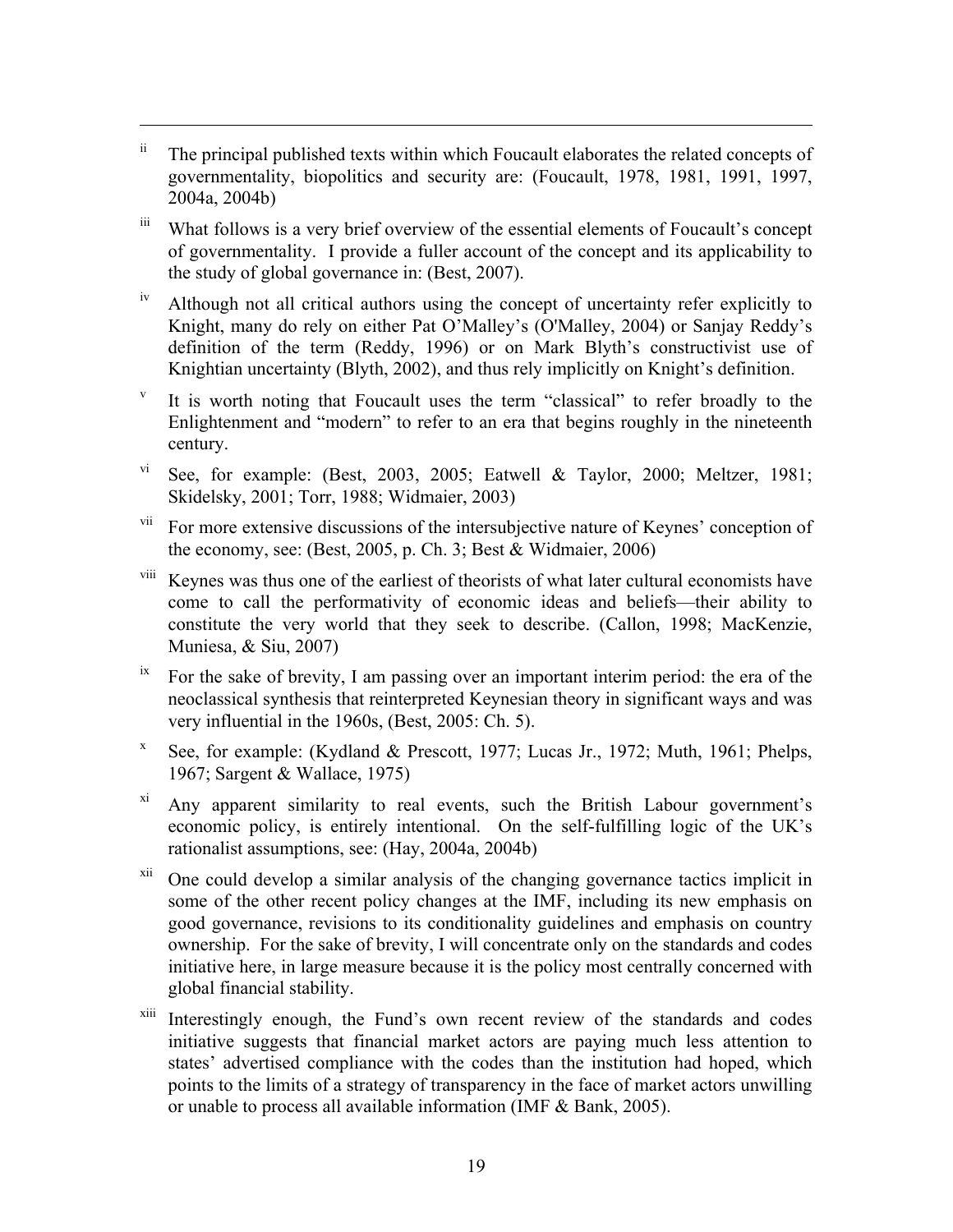<sup>xiv</sup> Thus Rato compares the IMF to the struggles of the US Administration in seeking to build support for its foreign policies arguing: "even the U.S. President needs to persuade others if he is to exercise power effectively. In the same way, the influence of the Fund in the world comes almost entirely from its ability to persuade its members that they should follow its advice —advice which is based on the consensus of the membership." (de Rato, 2003) See also: (Köhler, 2001; Krueger, 2004)

 $\overline{a}$ 

- xv Securitization is a process whereby a wide range of assets are transferred into tradeable securities, so that individual investors, pension funds, banks and hedge funds can all invest in assets such as a homeowner's mortgage, benefiting in the stream of income generated by interest payments.
- <sup>xvi</sup> Or rather where rationality and calculation are a particular kind of interpretive and affective act.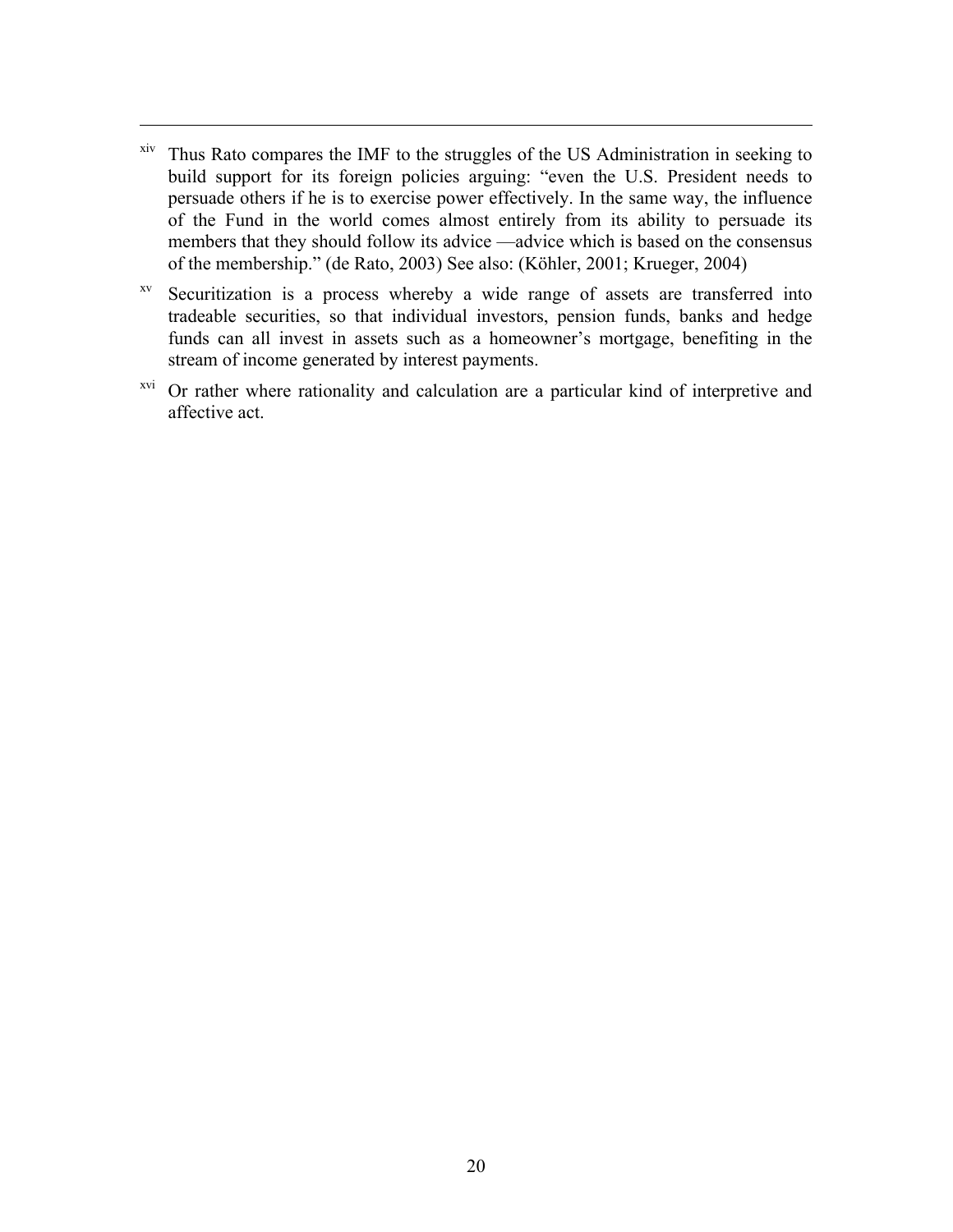- Amoore, L. (2004). Risk, reward and discipline at work. *Economy and Society, 33*(2), 174-196.
- Aradau, C., Lobo-Guerrero, L., & Van Munster, R. (2008). Security, Technologies of Risk, and the Political: Guest Editors' Introduction. *Security Dialogue, 39*(2-3), 147-154.
- Ashley, R. K. (1988). Untying The Sovereign State: A Double Reading of the Anarchy Preoblematique. *Millenium, 17*(2), 227-262.
- Ashley, R. K., & Walker, R. (1990). Speaking the Language of Exile: Dissident Thought in International Studies. *International Studies Quarterlly, 34*(3), 259-268.
- Beck, U. (1992). *Risk Society: Towards a New Modernity*. London: Sage.
- Beck, U. (2006). Living in the world risk society. A Hobhouse Memorial Public Lecture given on Wednesday 15 February 2006 at the London School of Economics. *Economy and Society, 35*(3), 329-345.
- Benink, H., & Kaufman, G. (2008, February 27). Turmoil Reveals the Inadequacy of Basel II*. Financial Times*,
- Best, J. (2003). From the Top Down: The New Financial Architecture and the Reembedding of Global Finance. *New Political Economy, 8*(3), 363-384.
- Best, J. (2005). *The Limits of Transparency: Ambiguity and the History of International Finance*. Ithaca, NY: Cornell University Press.
- Best, J. (2007). Why the Economy is Often an Exception to Politics as Usual. *Theory, Culture and Society, 24*(4), 83-105.
- Best, J., & Widmaier, W. (2006). Micro- or Macro- Moralities? International Economic Discourses and Policy Possibilities. *Review of International Political Economy, 13*(4), 609-631.
- Bigo, D. (2002). Security and Immigration: Towards a Critique of the Governmentality of Unease. *Alternatives, 27*, 63-92.
- BIS. (2004). *International Convergence of Capital Measurement and Capital Standards: A Revised Framework*. Basel: Bank for International Settlementso. Document Number)
- Blyth, M. (2002). *Great Transformations: The Rise and Decline of Embedded Liberalism*. Cambridge: Cambridge University Press.
- Callon, M. (1998). Introduction: the Embeddness of Economic Markets in Economics. In M. Callon (Ed.), *The Laws of the Markets*. Oxford: Blackwell.
- Camdessus, M. (1999, 17 May). Governments and Economic Development in a Globalized World: Remarks at the 32nd International General Meeting of the Pacific Basin Economic Council. Retrieved 11 September, 2003, from http://www.imf.org/external/np/speeches/1999/051799.htm
- Campbell, D. (1992). *Writing Security: United States Foreign Policy and the Politics of Identity*. Minneapolis: University of Minnesota Press.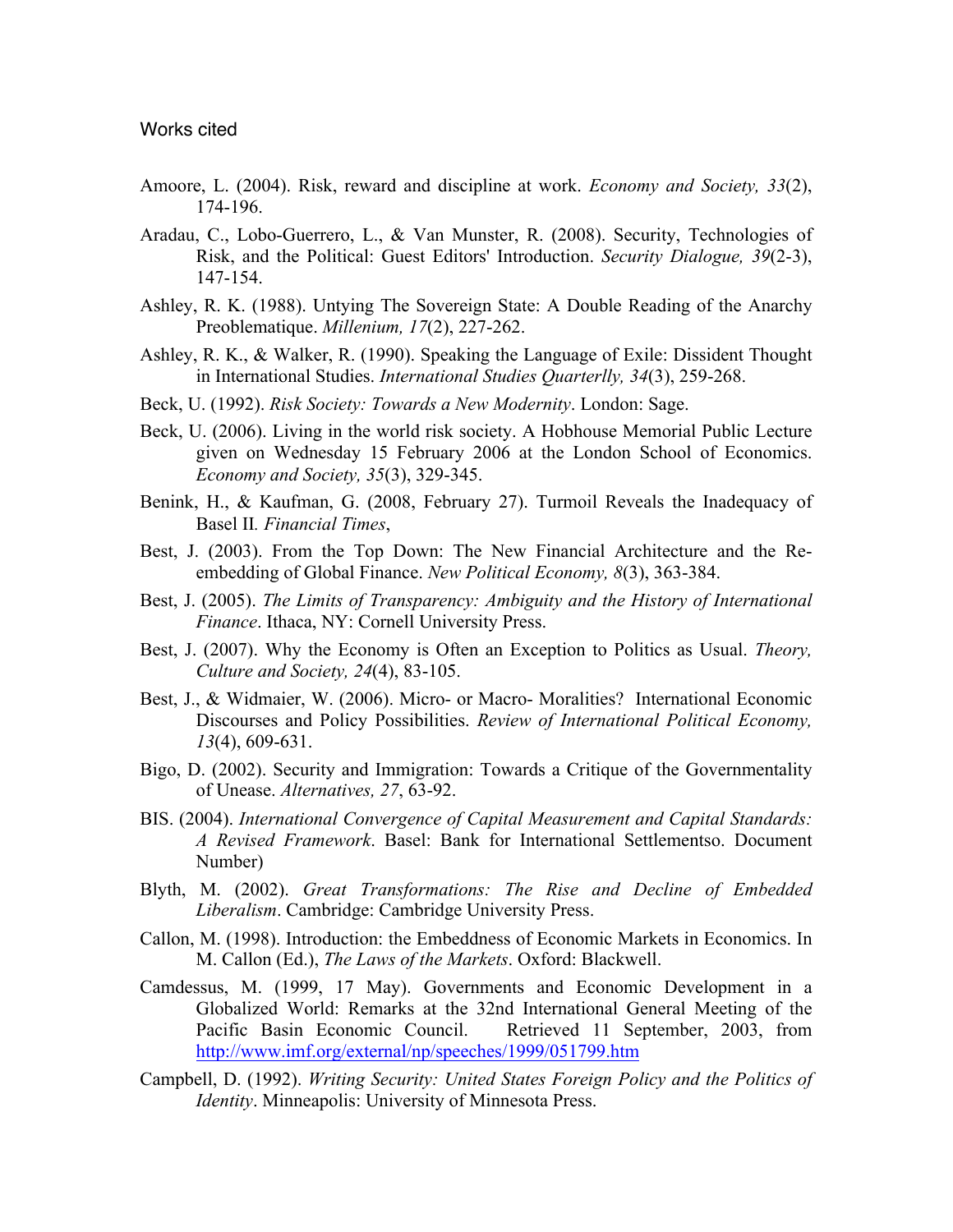- De Goede, M. (2004). Repoliticizing Financial Risk. *Economy and Society, 33*(2), 197- 217.
- De Goede, M. (2006). *International Political Economy and Poststructual Politics*. London: Palgrave.
- De Goede, M. (2008). Beyond Risk: Premediation and the Post-9/11 Security Imagination. *Security Dialogue, 39*(2-3), 155-176.
- de Rato, R. (2003, September 23). Remarks at the Institute for International Economics Conference on IMF Reform. Retrieved December 5, 2006, from http://www.imf.org/external/np/speeches/2005/092305.htm
- Dean, M. (1999a). *Governmentality : power and rule in modern society*. Thousand Oaks, Calif.: Sage.
- Dean, M. (1999b). Risk, Calculable and Incalculable. In D. Lupton (Ed.), *Risk and Sociocultural Theory: New Directions and Perspectives* (pp. 131-160). Cambridge: Cambridge University Press.
- Dillon, M. (2006). Governing Terror: The State of Emergency in Biopolitical Emergence. *International Political Sociology, 1*(1), 7-28.
- Du Gay, P., & Pryke, M. (Eds.). (2002). *Cultural Economy*. London: Sage.
- Eatwell, J. (1996). *International Financial Liberalization: The Impact on World Development*. New York: United Nations Development Programme; Office of Development Studies.
- Eatwell, J., & Taylor, L. (2000). *Global Finance at Risk: The Case for International Regulation*. New York: The New Press.
- Epstein, C. (2007). Guilty Bodies, Productive Bodies, Destructive Bodies: Crossing the Biometric Borders. *International Political Sociology, 1*(2), 149-164.
- Ewald, F. (1991). Insurance and Risk. In G. Burchell, C. Gordon & P. Miller (Eds.), *The Foucault Effect: Studies in Governmentality* (pp. 197-210). Chicago: University of Chicago Press.
- Foucault, M. (1970). *The Order of Things: An Archaeology of the Human Sciences*. New York: Vintage Books.
- Foucault, M. (1978). *The History of Sexuality: Volume 1, an Introduction* (R. Hurley, Trans.). London: Penguin.
- Foucault, M. (1981). Omnes et singularum: towards a criticism of 'Political Reason'. In S. McMurrin (Ed.), *The Tanner Lectures on Human Values II* (pp. 223-254). Salt Lake City: University of Utah Press.
- Foucault, M. (1983). The subject and power. In H. Dreyfus & P. Rabinow (Eds.), *Michel Foucault: Beyond Structuralism and Hermeneutics* (pp. 208-226). Chicago: University of Chicago Press.
- Foucault, M. (1984a). Nietzsche, Genealogy, History. In P. Rabinow (Ed.), *The Foucault Reader* (pp. 76-100). New York: Pantheon Books.
- Foucault, M. (1984b). Truth and power. In P. Rabinow (Ed.), *The Foucault Reader* (pp. 51-75). London: Penguin.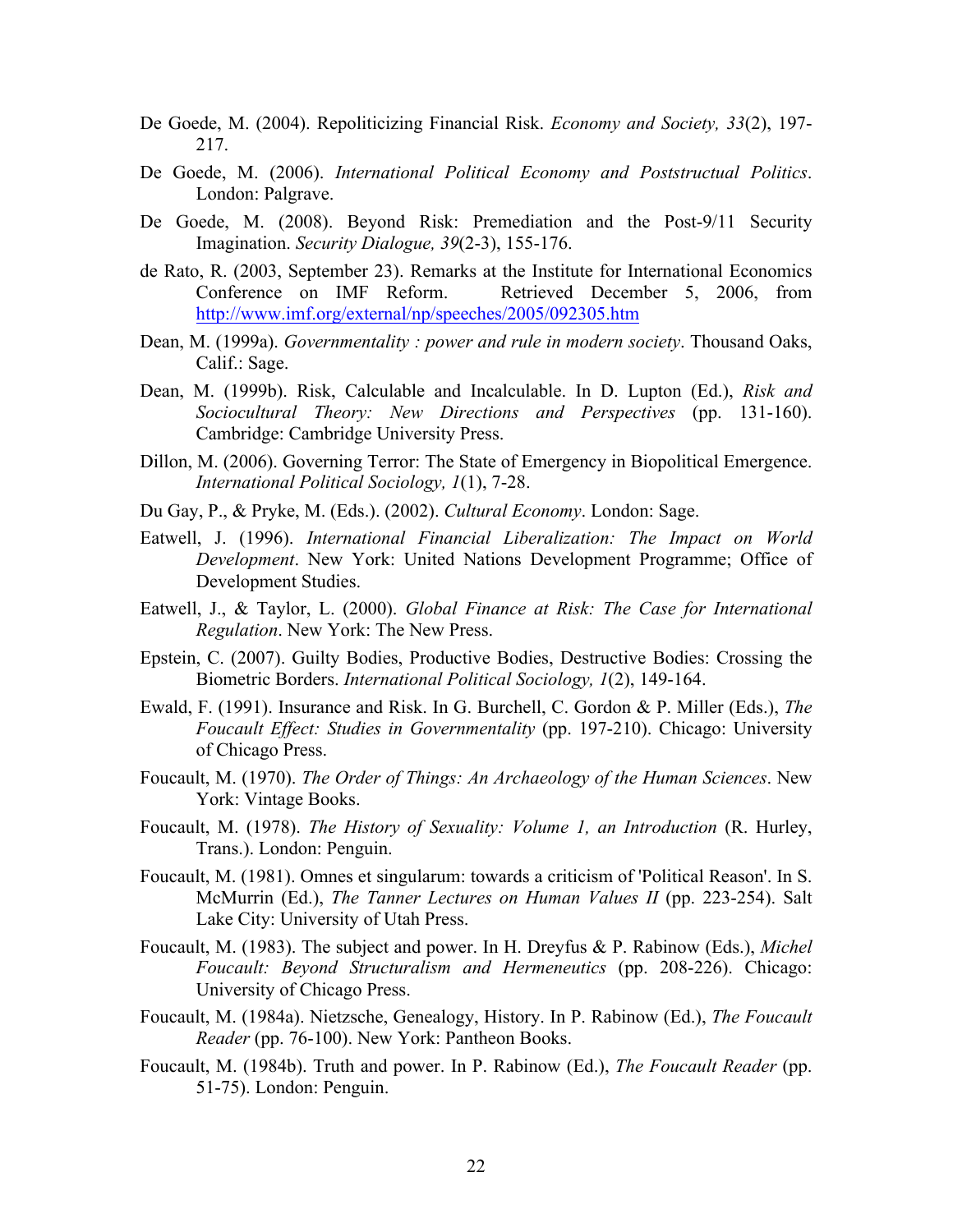- Foucault, M. (1991). Governmentality. In G. Burchell, C. Gordon & P. Miller (Eds.), *The Foucault Effect: Studies in Governmentality* (pp. 87-104). London: Harvester Wheatsheaf.
- Foucault, M. (1995). *Discipline and Punish: The Birth of the Prison* (A. Sheridan, Trans.). New York: Vintage Books.
- Foucault, M. (1997). *Il faut défendre la société: Cours au Collège de France (1975- 1976)*. Paris: Gallimard.
- Foucault, M. (2004a). *Naissance de la Biopolitique: Cours au Collège de France, 1978- 79*. Paris: Seuil.
- Foucault, M. (2004b). *Sécurité, Territoire, Population: Cours au Collège de France, 1977-78*. Paris: Gallimard.
- Friedman, M. (1968). The Role of Monetary Policy. *American Economic Review, 58*, 1- 17.
- Friedman, M. (1991). *Monetarist Economics*. London: Basil Blackwell.
- Grabel, I. (2000). The Political Economy of 'Policy Credibility': The New-Classical Macroeconomics and the Remaking of Emerging Economies. *Cambridge Journal of Economics, 24*, 1-19.
- Hay, C. (2004a). Credibility, Competitiveness and the Business Cycle in 'Third Way' Political Economy: A Critical Evaluation of Economic Policy in Britain since 1997. *New Political Economy, 9*(1), 39-56.
- Hay, C. (2004b). Theory, Stylized Heuristic or Self-Fulfilling Prophecy? The Status of Rational Choice Theory in Public Administration. *Public Administration, 82*(1), 39-62.
- Helleiner, E. (1994). *States and the Reemergence of Global Finance: From Bretton Woods to the 1990s*. Ithaca, NY: Cornell University Press.
- Henderson, N. (2005, October 27). Bernanke: There's No Housing Bubble to Go Bust*. Washington Post*, from http://www.washingtonpost.com/wpdyn/content/article/2005/10/26/AR2005102602255.html
- Hindess, B. (1997). Politics and Governmentality. *Economy and Society, 26*(2), 257-272.
- IMF. (1997). Camdessus Calls for Responsibility, Solidarity in Dealing with Challenges of Globalization. *IMF Survey*(October 6), 292-294.
- IMF. (2001). *Standards and Codes: The IMF's Role* (Issues Brief). Washington, D.C.: International Monetary Fundo. Document Number)
- IMF & World Bank. (2005). *The Standards and Codes Initiative -- Is It Effective? And How Can It Be Improved?* Washington, D.C.: International Monetary Fund and World Banko. Document Number)
- IMF & World Bank. (2003). *International Standards: Strengthening Surveillance, Domestic Institutions, and International Markets*. Washington, D.C.: International Monetary Fundo. Document Number)
- Jabri, V. (2007). Michel Foucault's Analytics of War: The Social, the International, and the Racial. *International Political Sociology, 1*(1), 67-81.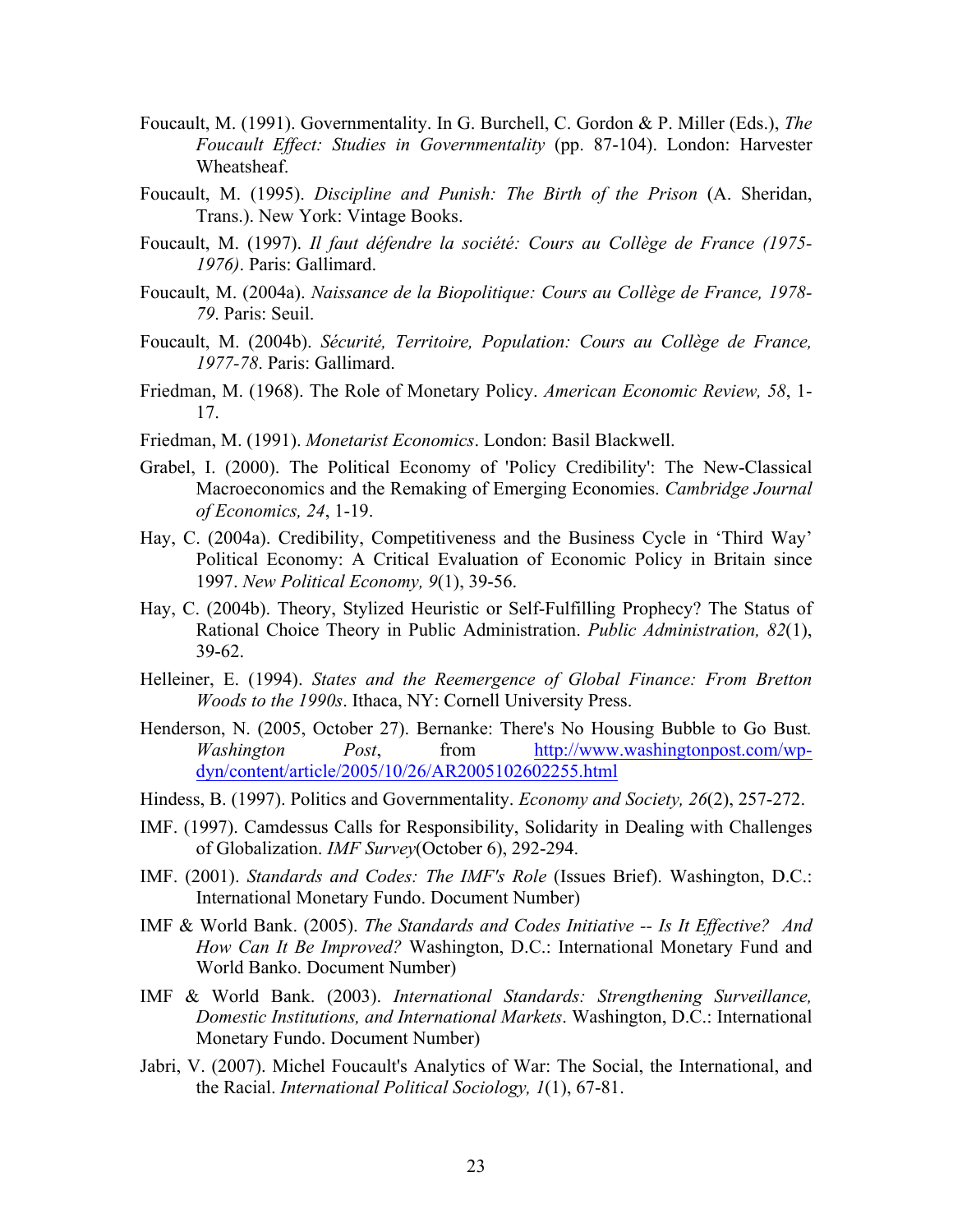Keynes, J. M. (1933). National Self-Sufficiency. *The Yale Review, 22*(4), 755-769.

- Keynes, J. M. (1964). *The General Theory of Employment Interest and Money*. New York: Harcourt Brace.
- Knight, F. (1946). *Risk, Uncertainty and Profit*. Boston: Houghton Mifflin Company.
- Köhler, H. (2001, April 2). *The Challenges of Globalization and the Role of the IMF.* Paper presented at the Remarks by IMF Managing Director to a meeting with members of the Deutsche Bundestag, Berlin.
- Krueger, A. (2004, May 18). Willful Ignorance: The Struggle to Convince the Free Trade Skeptics. Address to the Graduate Institute of International Studies, Geneva. Retrieved December 5, 2006
- Krugman, P. (1999a, September 27). Capital Control Freaks: How Malaysia Got Away with Economic Heresy. *Slate*.
- Krugman, P. (1999b). The Return of Depression Economics. *Foreign Affairs, 78*(January/February), 56-74.
- Kydland, F., & Prescott, E. (1977). Rules Rather than Discretion: The Inconsistency of Optimal Plans. *Journal of Political Economy, 85*(June), 473-491.
- Langley, P. (2004). *Investing for Retirement: The Structural Power of Finance and Anglo-american Occupational Pensions*. Paper presented at the International Studies Association Convention.
- Langley, P. (2008). *The Everyday Life of Global Finance: Saving and Borrowing in Anglo-America*. Oxford: Oxford University Press.
- Larner, W., & Walters, W. (2004a). Globalization as Governmentality. *Alternatives: Global, Local, Political, 29*(5), 495-514.
- Larner, W., & Walters, W. (Eds.). (2004b). *Global Governmentality: Governing International Spaces*. London: Routledge.
- Lipsky, J. (2007, February 2). Developing Deeper Capital Markets in Emerging Market Economies, Remarks at the US Department of the Treasury. Retrieved March 10, 2008, from http://www.imf.org/external/np/speeches/2007/020207a.htm
- Lucas Jr., R. E. (1972). Expectations and the Neutrality of Money. *Journal of Economic Theory, 4*(April), 103-124.
- MacKenzie, D. (2004). The Big, Bad Wolf and the Rational Market: Portfolio Insurance, the 1987 Crash and the Performativity of Economics. *Economy and Society, 33*(3), 303-334.
- MacKenzie, D. (2006). *An Engine, Not a Camera: How Financial Models Shape Markets*. Cambridge, Mass: MIT Press.
- MacKenzie, D., Muniesa, F., & Siu, L. (Eds.). (2007). *Do Economists Make Markets? On the Performativity of Economics*. Princeton: Princeton University Press.
- Meltzer, A. (1981). Keynes' *General Theory*: A Different Perspective. *Journal of Economic Literature, 19*(March), 34-64.
- Miller, P., & Rose, N. (1990). Governing economic life. *Economy and Society, 19*(1), 1 31.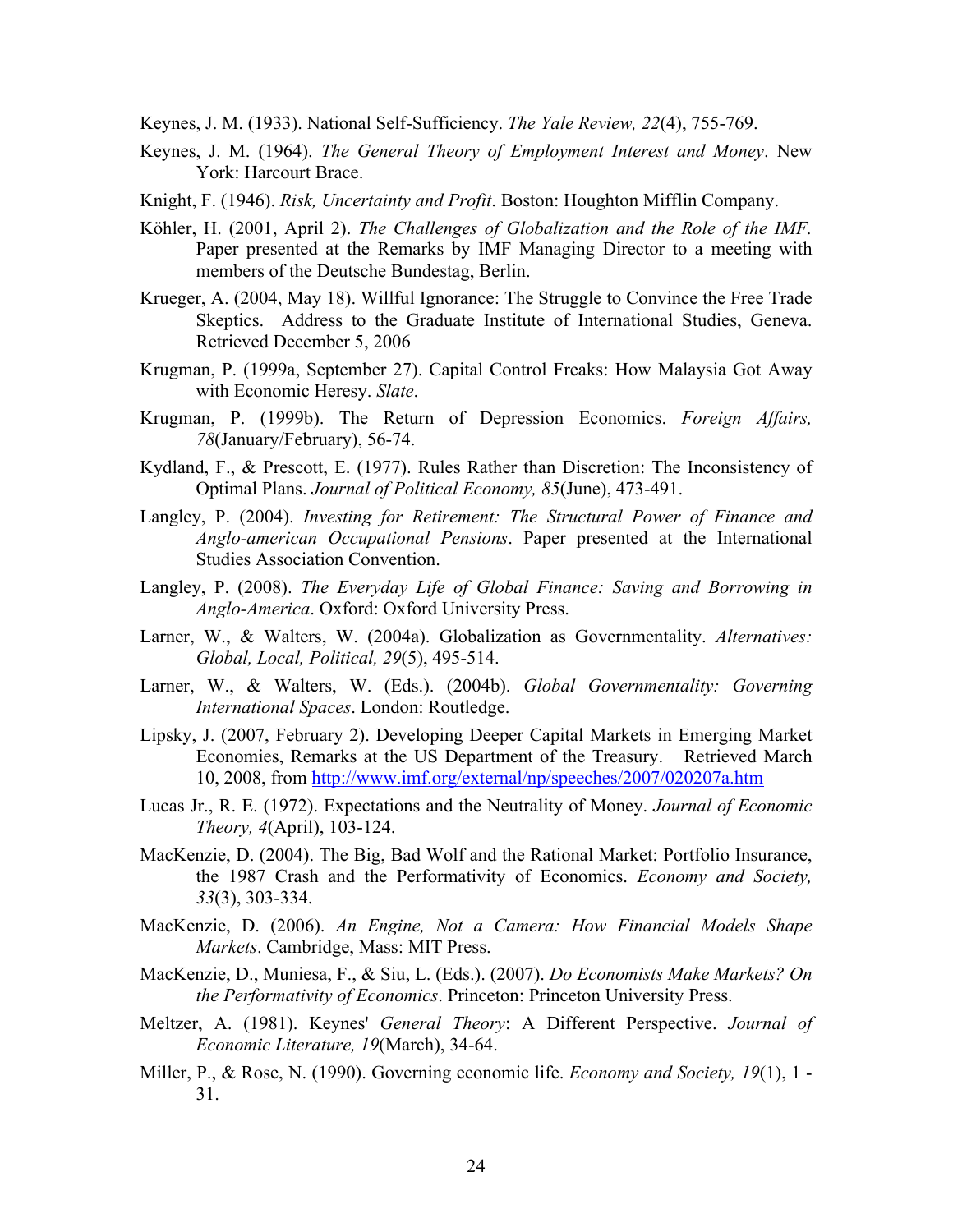- Muth, J. (1961). Rational Expectations and the Theory of Price Movements. *Econometrica, 29*(6), 315-335.
- O'Malley, P. (1996). Risk and Responsibility. In A. Barry, T. Osborne & N. Rose (Eds.), *Foucault and Political Reason: Liberalism, Neo-Liberalism and Rationalities of Government* (pp. 189-208). Chicago: University of Chicago Press.
- O'Malley, P. (2000). Uncertain subjects: risks, liberalism and contract. *Economy and Society, 29*(4), 460-484.
- O'Malley, P. (2004). *Risk, Uncertainty and Government*. London: Glasshouse Press.
- OED. (1989, 2007). Oxford English Dictionary Online. 2nd edition. Retrieved June 5, 2007
- Phelps, E. S. (1967). Phillips Curves, Expectations of Inflation and Optimal Unemployment Over Time. *Economica, 34*(August), 254-281.
- Rasmussen, M. V. (2004). 'It Sounds Like a Riddle': Security Studies, the War on Terror and Risk. *Millennium, 33*(2), 381-395.
- Reddy, S. (1996). Claims to Expert Knowledge and the Subversion of Democracy: The Triumph of Risk over Uncertainty. *Economy and Society, 25*(2), 222-254.
- Rojas, C. (2004). Governing through the Social: Representations of Poverty and Global Governmentality. In W. Larner & W. Walters (Eds.), *Global Governmentality: Governing International Spaces*. London: Routledge.
- Rose, N. (1993). Government, authority and expertise in advanced liberalism. *Economy and Society, 22*(3), 283-299.
- Rose, N. (1996). The death of the social? Re-figuring the territory of government. *Economy and Society, 25*(3), 327-356.
- S&P. (2008). *Year End Numbers Mark Widespread Declines According to the S&P/Case-Shiller® Home Price Indices*. New York: Standard & Poor'so. Document Number)
- Sachs, J. (1997, December 11). Power Unto Itself*. Financial Times*,
- Salter, M. (2008). Imagining Numbers: Risk, Quantification, and Aviation Security. *Security Dialogue, 39*(2-3), 243-266.
- Sargent, T., & Wallace, N. (1975). Rational Expectations, the Optimal Monetary Instrument and the Optimal Money Supply Rule. *Journal of Political Economy, 83*(April), 241-254.
- Sargent, T., & Wallace, N. (1976). Rational Expectations and the Theory of Economic Policy. *Journal of Monetary Economics, 2*(2), 169-183.
- Shapiro, M. (1997). *Violent Cartographies: Mapping Cultures of War*. Minneapolis: University of Minnesota Press.
- Simon, J. (1988). The Ideological Effects of Actuarial Practices. *Law and Society Review, 22*, 772-800.
- Skidelsky, R. (2001). *John Maynard Keynes: A Biography* (Vol. III). New York: Viking.
- Stiglitz, J. (1998, 3 February). Restoring the Asian Miracle*. The Wall Street Journal*,